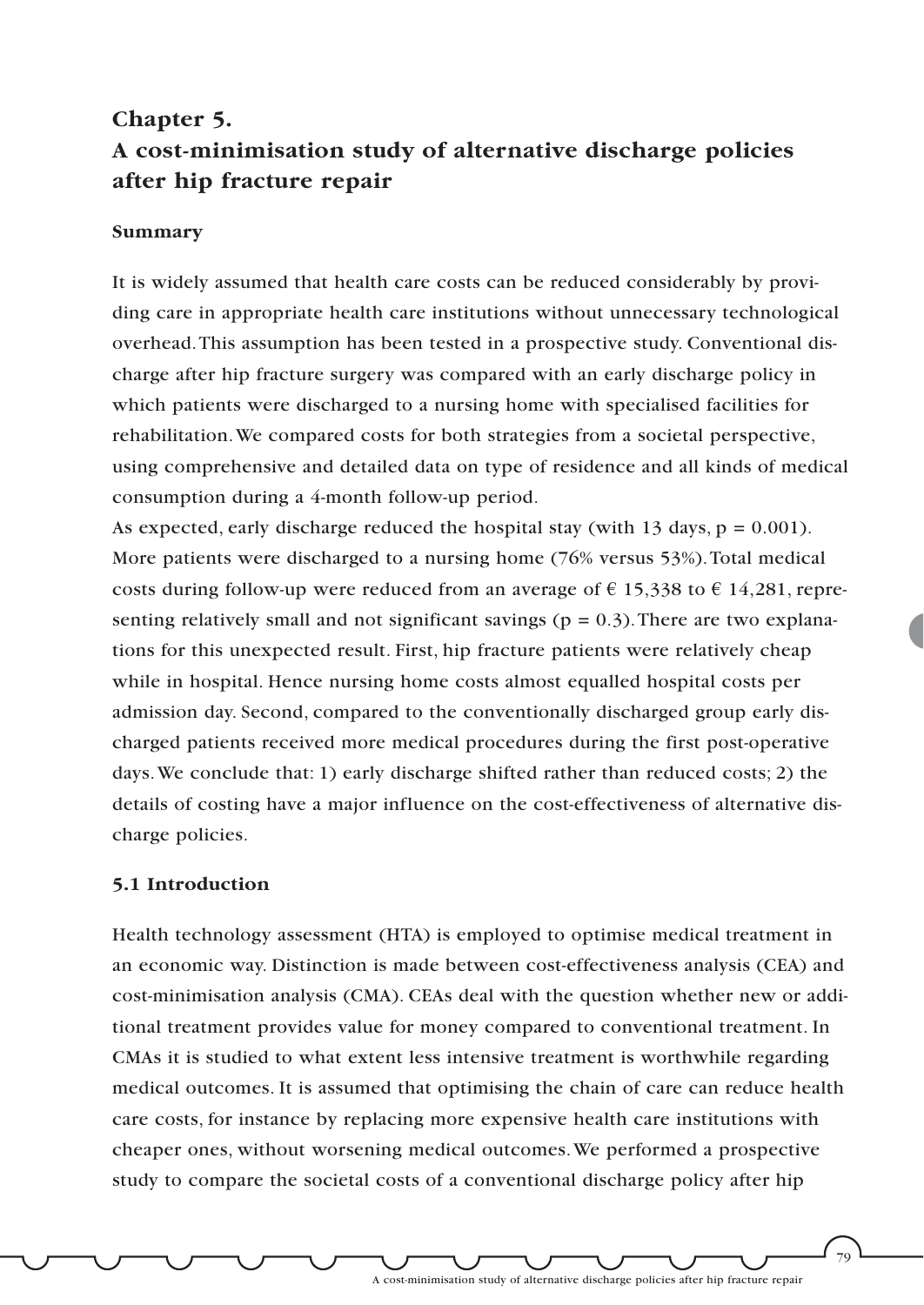fracture repair with the costs of an early discharge policy in which patients were rehabilitated in a specialised nursing home as example of a CMA.

Hip fracture incidence is rising exponentially with age.All over the world ageing has important consequences for costs of treatment and rehabilitation [1-6].The main part of the rehabilitation process is completed in the first 4 months after hip fracture with estimated costs of around US\$ 11,000 per patient [7-8]. Since a substantial part of these costs (50%) is made in the orthopaedic department of the hospital several strategies have been described to shorten hospital stay [8].These strategies include joint orthopaedic-geriatric rehabilitation [9-10] and hospital-at-home schemes [11]. Because functional outcome is expected to be similar, cost-effectiveness of early discharge depends on costs, and boils down to cost-minimisation.

Shortening the length of the hospital stay could be expected to generate substantial cost savings, even with a similar total stay within institutions such as nursing homes and homes for the elderly, because of the higher costs per hospital day. Early discharge is also attractive because it provides possibilities for reducing backlogs and the waiting period for hip surgery. Potential drawbacks of early discharge, apart from medical outcomes, regard an unjustifiable shift to informal care and high capacity costs for the continuous availability of nursing home beds.

Although several prospective studies reported costs of hip fracture, few described the consequences of a change in treatment program [7, 12-14].We compared the costs between a conventional discharge policy and a strategy in which patients were discharged earlier to a nursing home after day five of admission, if medically possible.We checked for equivalence of medical outcome in terms of functional status and cognitive performance. Costs were studied in detail, since there are indications that costs are highest during the first post-operative days, and decrease thereafter [15]. Using average charges or even average costs per hospital day would lead to an overestimate of the real costs per hospital admission, and by consequence to an overestimation of potential cost savings.

#### **5.2 Data and methods**

We performed a prospective study in a university and a general hospital in Rotterdam, the Netherlands.A "before and after" study design was chosen. Randomisation of patients was not considered feasible since the change from conventional discharge to early discharge arrangements required such organisational adjustments that both service models could not be offered simultaneously.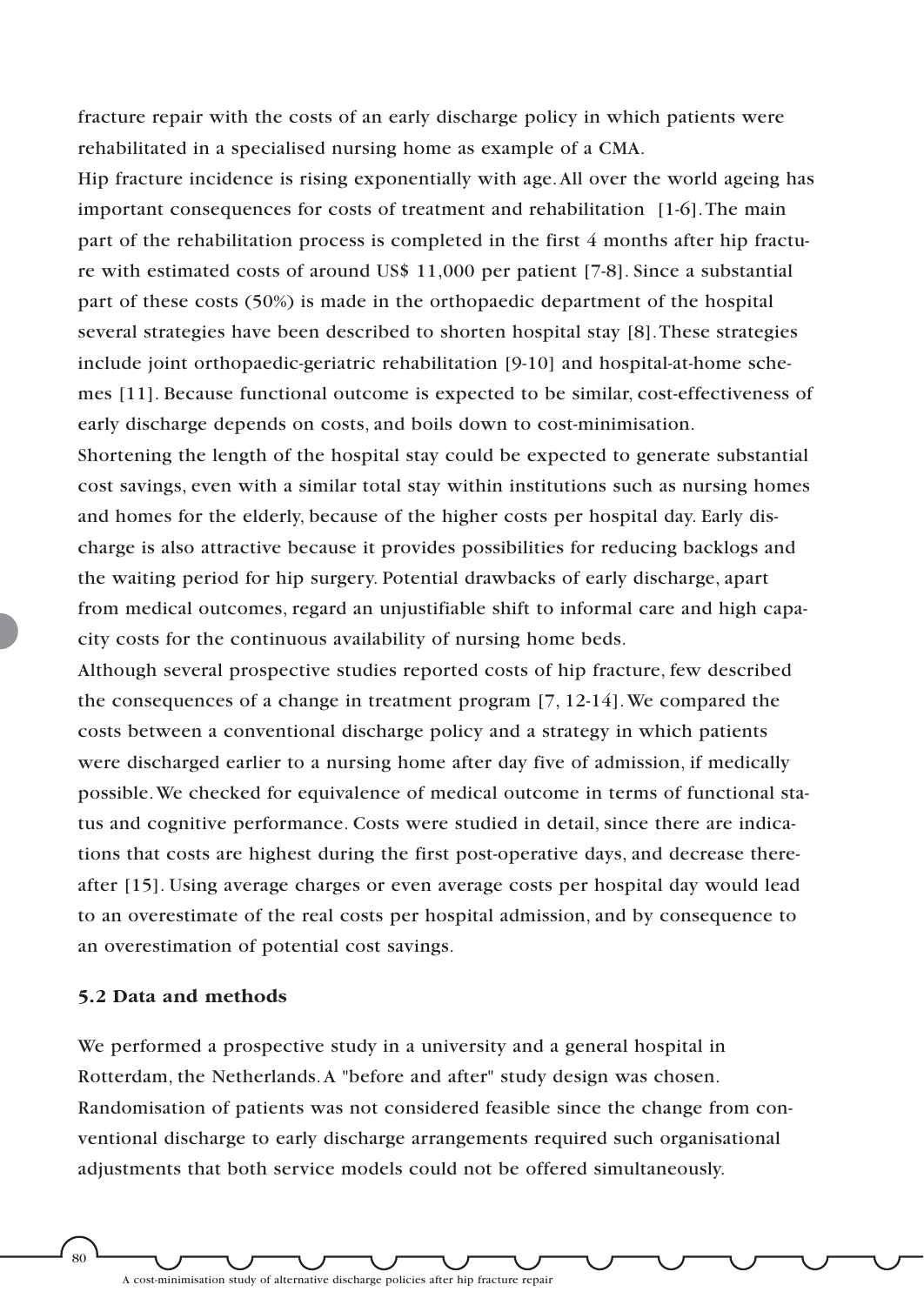#### *Patients, procedures and medical outcomes*

Between October 1996 and October 1998 we invited for participation in both hospitals all patients, aged 65 years and older, with a fresh hip fracture. Excluded were patients with a hip fracture due to metastatic cancer or as part of a multi-trauma. The first 130 eligible patients formed the conventional discharge group of which 102 patients (78%) consented to participate in the study. Early discharge was proposed to the next 124 eligible patients, of whom 106 (85%) consented to participate. There were no clear differences in age and sex between participants and non-participants although slightly more non-participants lived at home before admission (85% versus 60%).

Patients with conventional discharge stayed longer in hospital for rehabilitation than early discharged patients.The treatment consisted of physical therapy, which was given two times per day by the hospitals' physical therapists under supervision of the ward physicians. Early discharge was implemented by a discharge protocol that started five days postoperatively.Administrative procedures were speeded up and the number of beds available on the rehabilitation ward of the participating nursing home was increased. Physical therapists, occupational therapists and social workers were involved in the rehabilitation process, supervised by a physician trained in geriatric medicine.

Clinical equivalence was checked for functional outcome and cognitive status using the Rehabilitation Activities Profile (RAP) and the Mini Mental State Examination (MMSE) [16, 17].The RAP is based on the International Classification of Impairments, Disabilities and Handicaps (ICIDH) and measures disabilities in communication, mobility and personal care.

#### *Costs: methods*

Costs were studied from a societal perspective using a bottom-up methodology [18]. First, real costs were estimated based on a detailed measurement of investments in manpower, equipment, materials, housing and overhead. Fees and charges were only used in case of uncommon interventions and standard laboratory analyses. Second, all medical costs were included as well as the costs borne by the patient and the family, for instance costs of informal care and travelling. Costs of absence from work and related productivity losses were not taken into account, because all patients were old and retired from work.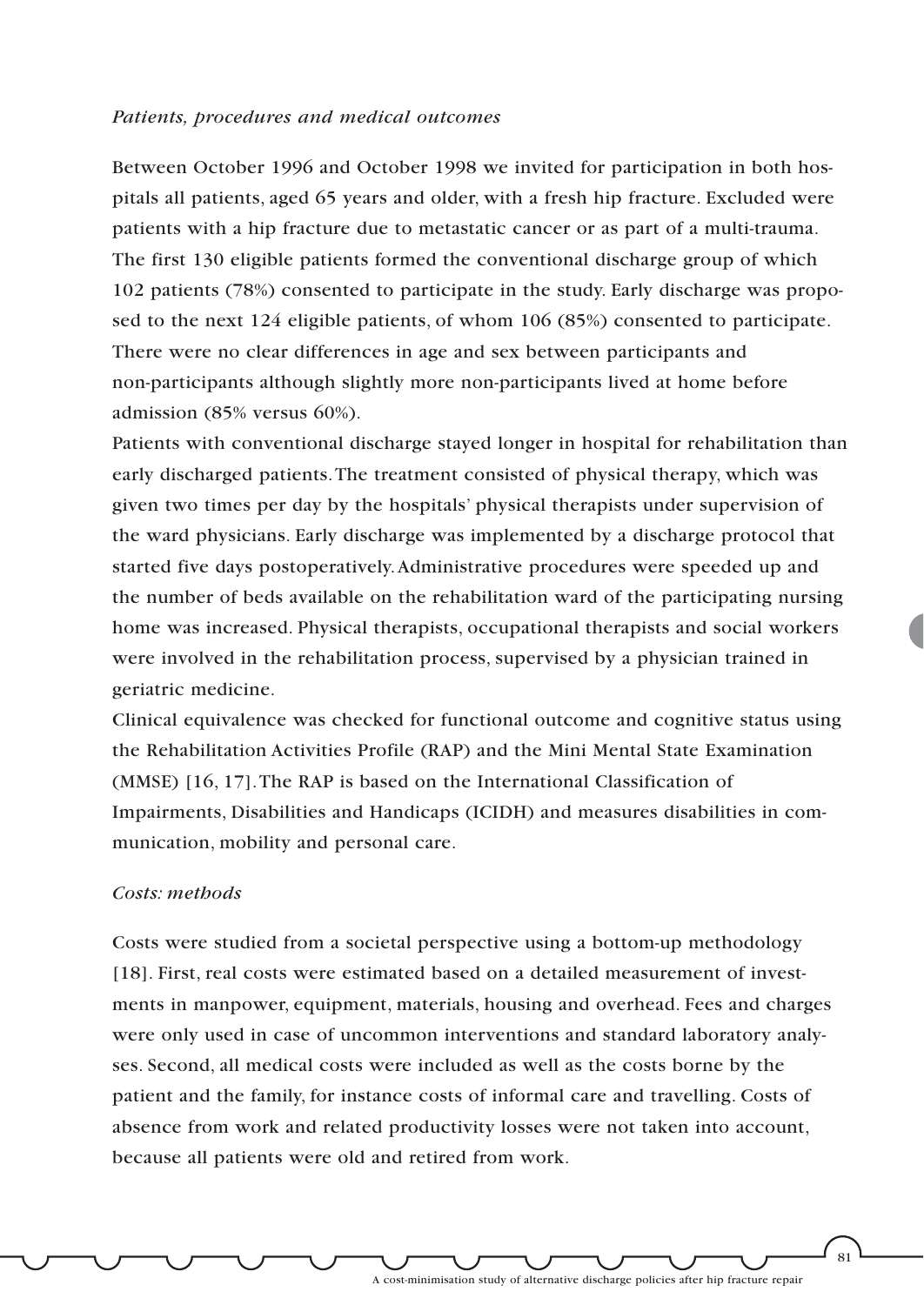Costs were calculated for the participating centres only. Hospital costs were estimated separately for a general and an academic hospital. Early discharge increased the proportion of patients discharged to a specialised rehabilitation ward of one particular nursing home.This nursing home had the disposal of a specialised rehabilitation ward with 30 beds. Because this ward existed already when our study started, we did not consider the investment costs of such a specialised rehabilitation ward. All capacity related costs were allocated to bed days using the real investments in the past and annual production figures.These figures included the occupation of nursing home beds. So the availability costs of these beds were discounted in the average costs per inpatient day.

We calculated integral costs per patient.All medical costs during a certain period were included, although from a differential point of view – comparison of the two discharge strategies – some items were not relevant. For these items, including hip surgery itself, we used charges instead of real cost estimates.

We distinguished six categories of care (Table 1): 1) inpatient days (in hospitals, nursing homes and elderly homes); 2) nursing provided by professional nurses (in hospitals, nursing homes and at home); 3) health practitioner activities (physicians, therapists and other); 4) medical procedures (therapeutic, diagnostic and laboratory); 5) travelling (ambulance, taxi and other); and 6) informal care and other costs as meal service at home and adjustment of the housing conditions.

Costs were estimated for a 7-month period, 3 months pre-operatively and 4 months post-operatively.We distinguished seven periods based on the location of the patient: 1) before hospital admission; 2) from admission to day five after hip surgery; 3) from day 6 until discharge form hospital; 4) nursing home; 5) elderly home; 6) home; 7) readmission to hospital or nursing home. For each period we calculated total costs per patient for the six categories mentioned before.

Costs were calculated by multiplying the volumes of health care use with the corresponding unit prices and are reported in 1998 Euros. Discounting was not relevant because of the limited time horizon.

#### *Costs: volume of health care use*

 $82$ 

The volume of health care was observed in much detail.A research assistant registered for each patient the number of inpatient days, the time needed for nursing, care and therapy as well as the time spent by physicians and other health practitioners per admitted patient. Nursing time was registered in the patient files by the nurses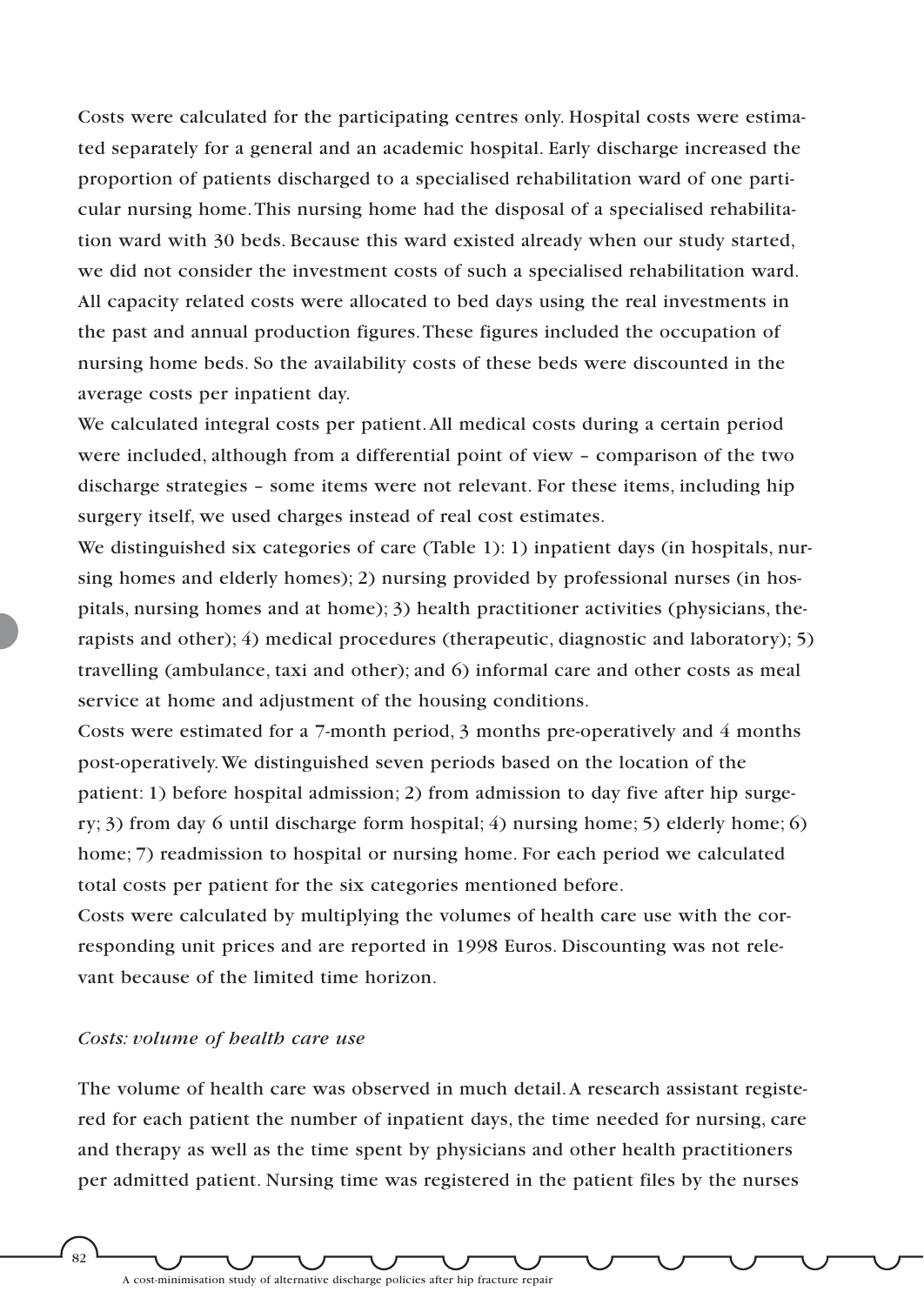# **Table 1**

# **Cost categories and data used in cost calculations**

| Cost category                 | Parameter            | Data collection volume of care                              | Cost estimate<br>(unit price) |
|-------------------------------|----------------------|-------------------------------------------------------------|-------------------------------|
|                               |                      | hospital<br>study<br>question<br>registry registry<br>naire |                               |
| Inpatient days                |                      |                                                             |                               |
| hospital                      | days                 |                                                             | real costs                    |
| nursing home                  | days                 |                                                             | real costs                    |
| elderly home                  | days                 |                                                             | real costs                    |
| Nursing                       |                      |                                                             |                               |
| hospital                      | minutes              |                                                             | real costs                    |
| nursing home                  | minutes              |                                                             | real costs                    |
| home care                     | minutes              |                                                             | real costs                    |
|                               |                      |                                                             |                               |
| Health practitioners          |                      |                                                             |                               |
| physician (inpatient)         | minutes              |                                                             | real costs                    |
| physician (outpatient)        | visits               |                                                             | real costs                    |
| general practitioner          | visits               |                                                             | fees                          |
| physical therapist            | minutes              |                                                             | real costs                    |
| psychologist / social worker  | visits               |                                                             | real costs                    |
| other health professionals    | visits               |                                                             | fees                          |
| Medical procedures            |                      |                                                             |                               |
| hip surgery                   | number by type (3)   |                                                             | charges                       |
| other therapy                 | number by type (30)  |                                                             | charges                       |
| X-ray hip                     | number               |                                                             | charge                        |
| X-ray thorax                  | number               |                                                             | charge                        |
| other radiology               | number by type (30)  |                                                             | charges                       |
| laboratory                    | number by type (125) |                                                             | charges                       |
|                               |                      |                                                             |                               |
| Travelling                    |                      |                                                             |                               |
| ambulance                     | rides                |                                                             | charge                        |
| taxi                          | rides                |                                                             | charge                        |
| other                         | rides                |                                                             | real costs                    |
| Informal care and other costs |                      |                                                             |                               |
| informal care                 | minutes              |                                                             | shadow price                  |
| day care (hospital)           | number               |                                                             | charge                        |
| day care (nursing home)       | number               |                                                             | charge                        |
| other costs                   | various              |                                                             | various                       |

 $^{\prime}$  83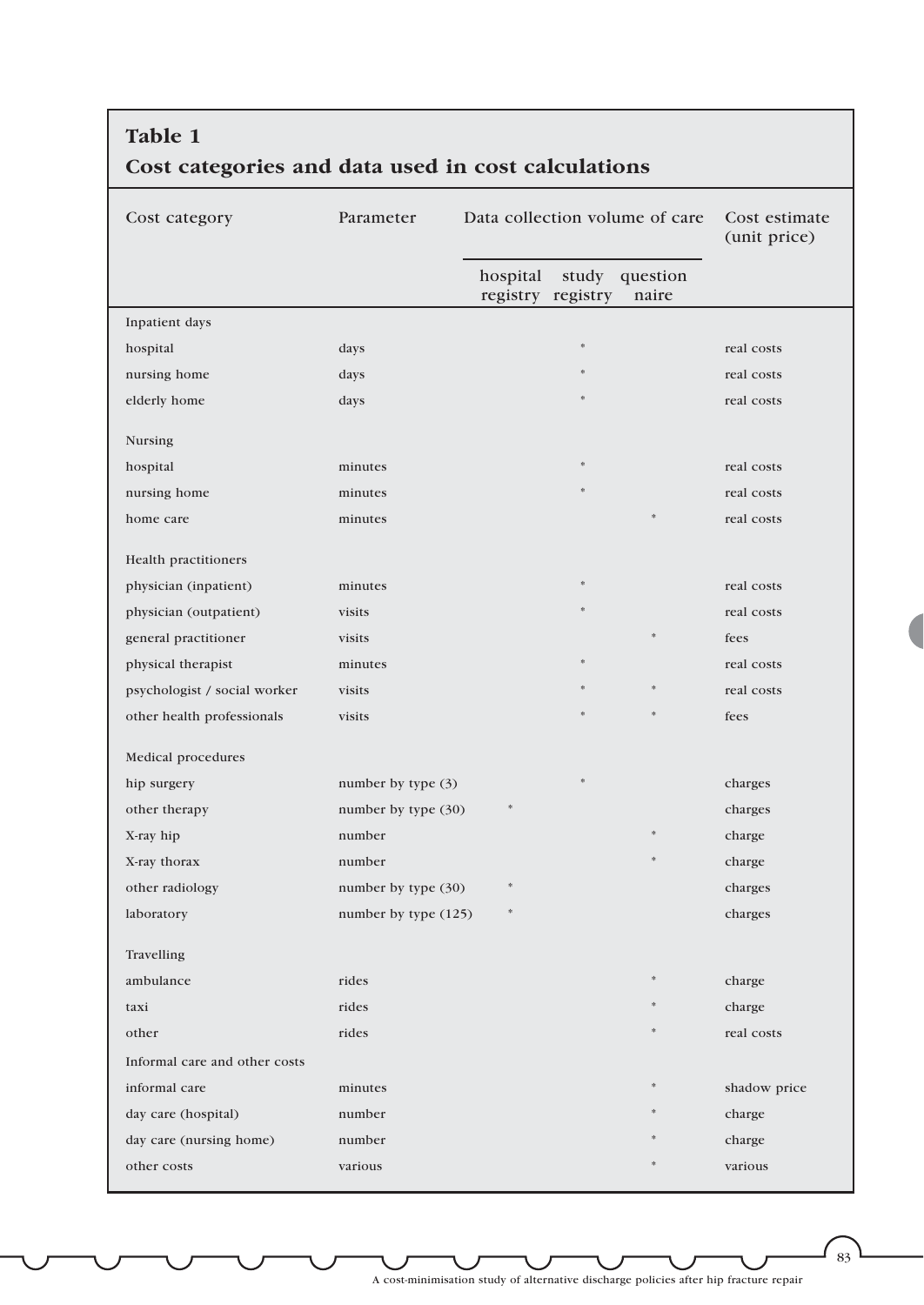in the hospitals and the nursing homes.The research assistant took care of the completeness of the data. She also interviewed all caregivers about their time investments per patient and furthermore registered the type of hip surgery, the number of X-rays and the number of outpatient visits to physicians and general practitioners. Detailed information on medical consumption in hospital was derived from the hospital information systems of the participating hospitals.These data included medical interventions other than hip replacement (30 categories), radiology (30 categories) and laboratory analyses (125 types). Data on nursing time and costs of home care were obtained from the largest provider covering 65% of the included patients. Data on outpatient care were collected by questionnaires.

Medical consumption in hospital and nursing home was registered on a daily basis. Discharged patients were visited by the research assistant one month after inclusion and at the end of the follow-up period. She assisted the patients with questionnaires on medical consumption. If needed, for instance because demented people could not answer the questions, the research assistant gathered information from personnel in the nursing home or elderly home in which the patients lived, or otherwise from the relatives of patients at home.

#### *Costs: unit prices and cost calculation*

Unit prices for inpatient days were estimated as real, basic costs per day using detailed information from the financial accounts of the hospitals, nursing homes and homes for the elderly that participated in the study.These estimates included overhead and indirect costs but excluded all direct costs that were analysed separately. Hence nursing costs and cost of all diagnostic and therapeutic interventions and laboratory examinations, as well as all costs of health practitioners that are normally included in average day prices were calculated separately.We calculated average costs per hospital day for each patient in the study population by summing up all costs per category of health care use. For readmissions in hospitals and nursing homes, partly not participating in the study, no detailed data on health care use per inpatient day were available. For these readmissions we therefore used all-in average prices per inpatient day.

The salary schemes of hospitals and other health care suppliers were used to estimate costs per hour for each type of care giver.Taxes, social securities and vacations were all included, as well as the costs for the time that could not be assigned to individual patients.

A cost-minimisation study of alternative discharge policies after hip fracture repair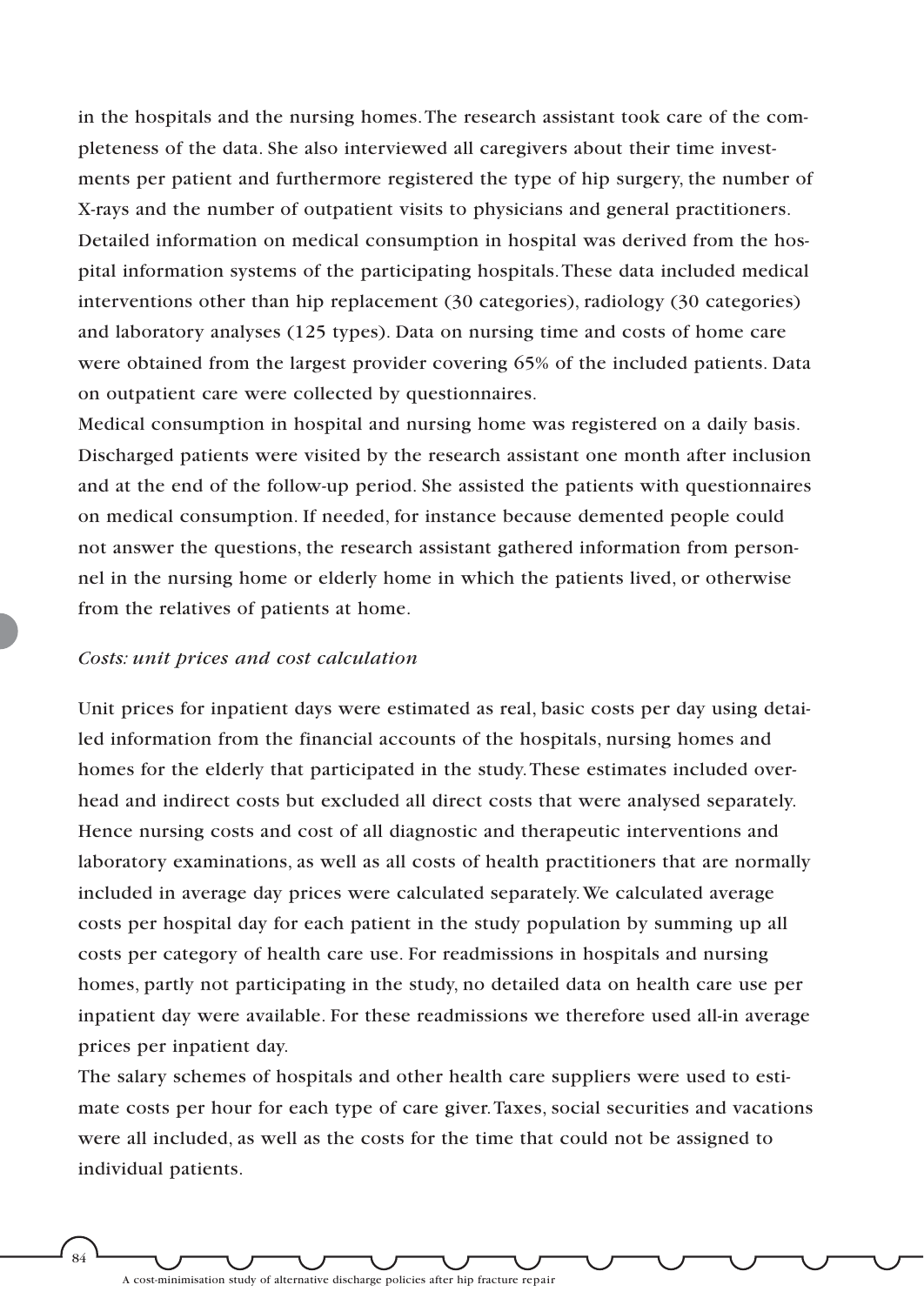In the Netherlands a detailed 'fee for service' system is used for the remuneration of medical interventions and diagnostic procedures. For these categories we used the fees as a proxy of real costs.There are several reasons for not calculating real costs. First, the hip surgery as such was not the focus of our study but the discharge strategy after surgery. Second, the list of diagnostic procedures is long, but total costs are relatively small and the Dutch charges for laboratory procedures can be seen as a good proxy of real cost [19].

Bottom-up cost estimates were made. In this paper we will reverse the order of presentation. First, estimates on average costs at aggregate level are presented, and the cost differences between conventional and early discharge analysed (using the Mann-Whitney U test). Second, we show detailed figures for different periods and categories.

### *Explanatory factors*

This paper will also deal with a number of explanatory factors, including age, number of comorbidities, cognitive status, functioning before fracture, residence before admission and costs before admission.These factors were tabulated to indicate the major determinants of health care costs within this population.These factors were further analysed with multiple linear regression.

#### **5.3 Results**

#### *Patient characteristics*

The baseline characteristics of the two groups of patients were similar (Table 2). Patients averaged 83 years of age, were predominantly female (79%) and most of them were living without partner (74%). All patients could walk before fracture, most of them without assistance or walking aids.The RAP score averaged 9.6 for all patients with small, not statistically significant differences between conventionally and early discharged patients. Many patients (41%) were institutionalised before fracture, and 94% had one or more comorbid conditions at time of hospital admission.

#### *Medical outcomes*

Medical outcomes at 4 months after hip fracture repair were equivalent for conventionally and early discharged patients. Nearly 20% of all patients died, with no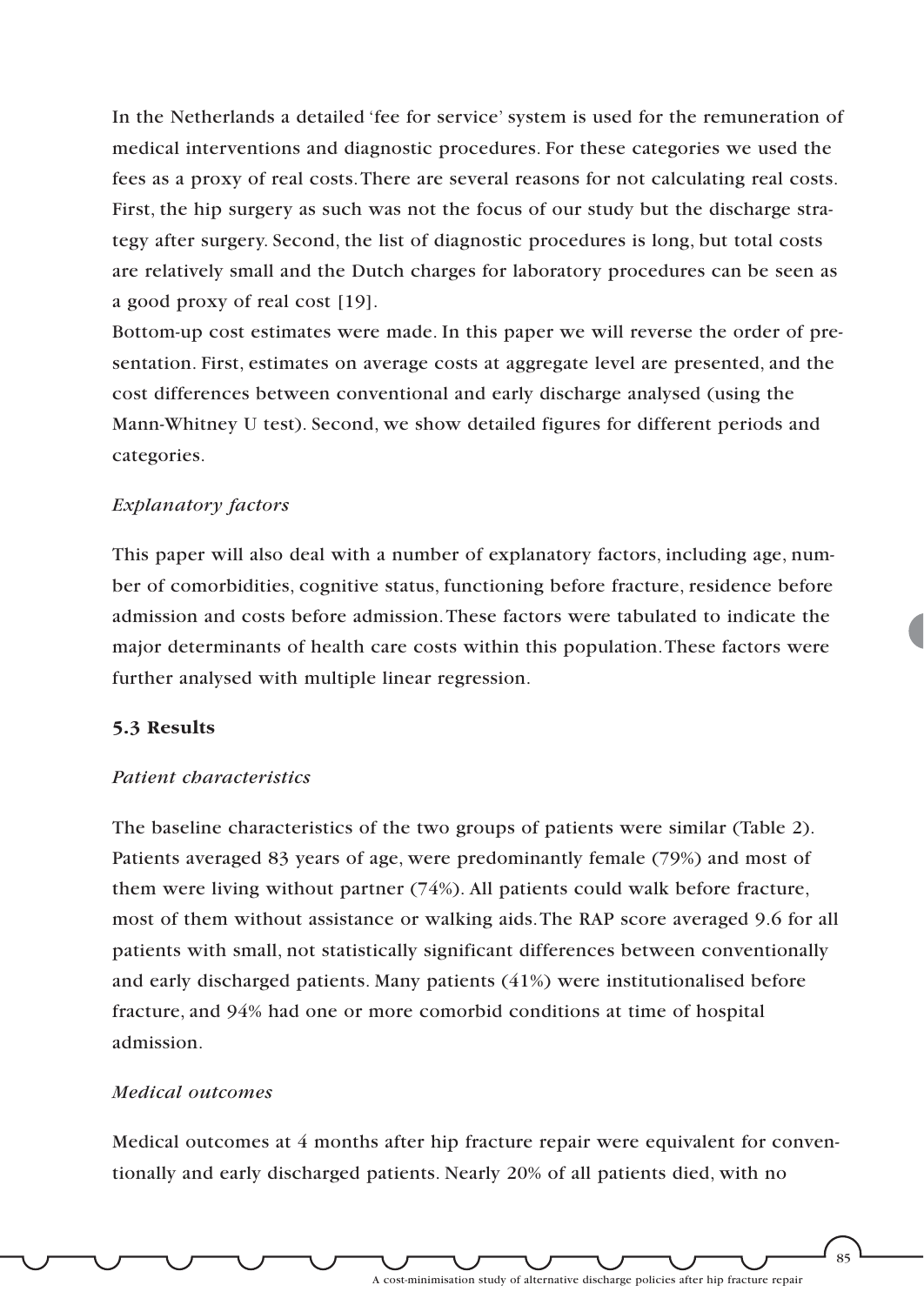# **Table 2 Characteristics of conventionally and early discharged hip fracture patients**

|                                |              | Discharge policy | Total     |
|--------------------------------|--------------|------------------|-----------|
|                                | conventional | early            |           |
|                                | $(n=102)$    | $(n=106)$        | $(n=208)$ |
| Demography                     |              |                  |           |
| Median age (years)             | 83           | 84               | 84        |
| 25th - 75th percentile (years) | $77 - 88$    | $79 - 90$        | $78 - 89$ |
| Men/women                      | 16/84%       | 26/74%           | 21/79%    |
| With/without partner           | 24/76%       | 27/73%           | 26/74%    |
|                                |              |                  |           |
| Residence before fracture      |              |                  |           |
| Nursing home                   | 16%          | 14%              | 15%       |
| Home for the elderly           | 27%          | 25%              | 26%       |
| Own home                       | 57%          | 61%              | 59%       |
| Walking ability                |              |                  |           |
| <b>Not</b>                     | $0\%$        | 0%               | $0\%$     |
| With help                      | 3%           | 5%               | 4%        |
| With walking frame             | 26%          | 23%              | 24%       |
| With crutches                  | 8%           | 17%              | 12%       |
| Without walking aids           | 64%          | 56%              | 60%       |
|                                |              |                  |           |
| RAP score $(0 - 36)$           | 9.3          | 9.9              | 9.6       |
| Fracture type                  |              |                  |           |
| Cervical                       | 43%          | 51%              | 47%       |
| Trochanteric                   | 49%          | 47%              | 48%       |
| Sub-trochanteric               | 8%           | 2%               | 5%        |
|                                |              |                  |           |
| Number of comorbidities        |              |                  |           |
| $\mathbf{0}$                   | 6%           | 6%               | 6%        |
| $\mathbf{1}$                   | 27%          | 24%              | 25%       |
| $\overline{2}$                 | 20%          | 29%              | 25%       |
| 3                              | 30%          | 26%              | 28%       |
| 4 and more                     | 17%          | 15%              | 16%       |
| Average number                 | 2.4          | 2.2              | 2.3       |
|                                |              |                  |           |

 $\frac{1}{86}$ 

A cost-minimisation study of alternative discharge policies after hip fracture repair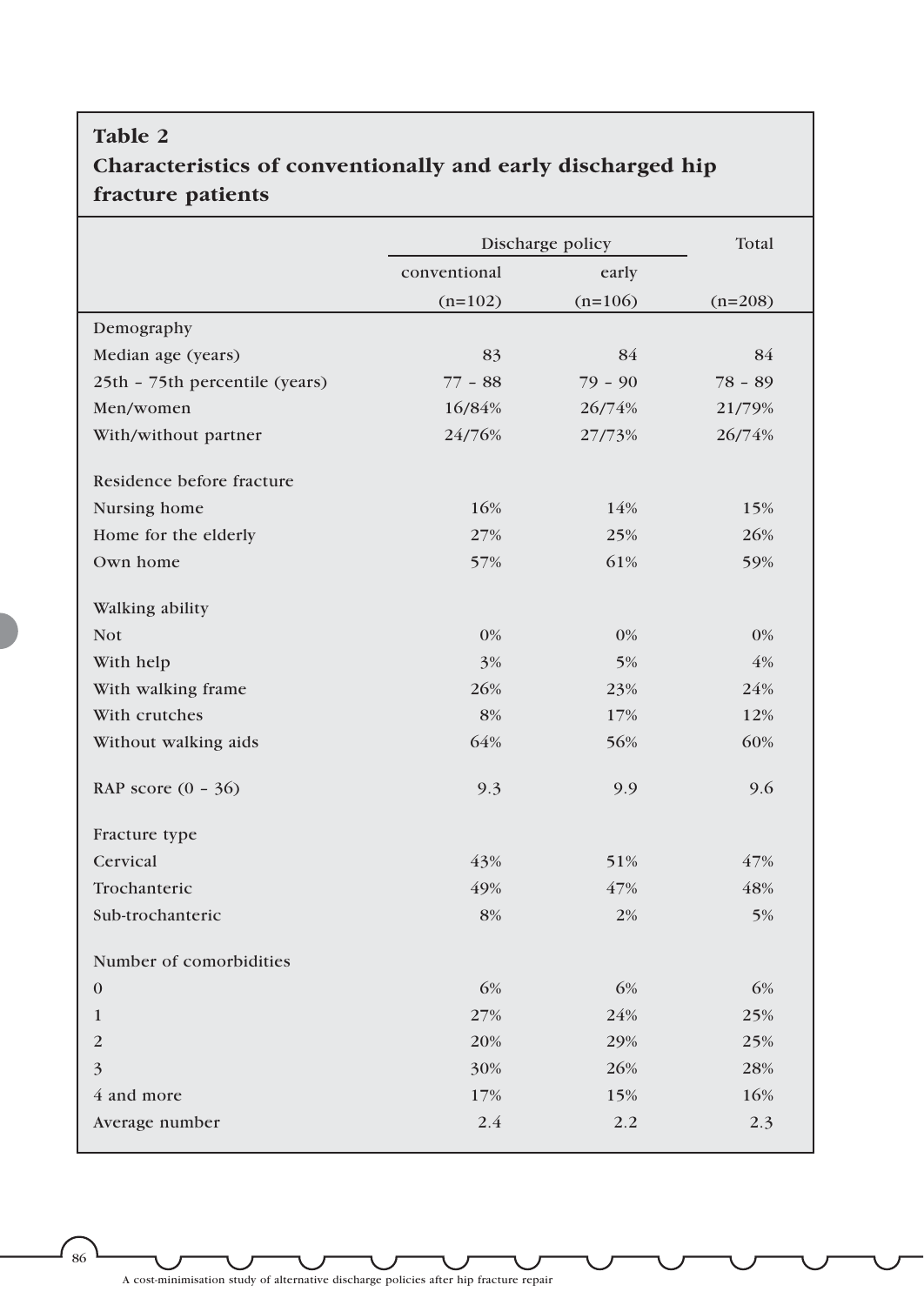## **Table 3**

| medical outcomes at 4 months and mp macture repair |              |                  |           |
|----------------------------------------------------|--------------|------------------|-----------|
|                                                    |              | Discharge policy | Total     |
|                                                    | conventional | early            |           |
| Status at 4 months                                 | $(n=102)$    | $(n=106)$        | $(n=208)$ |
| Died                                               | 20%          | 19%              | 20%       |
| Hospital                                           | 0%           | 0%               | 0%        |
| Nursing home                                       | 28%          | 26%              | 27%       |
| Home for the elderly                               | 17%          | 14%              | 15%       |
| Own home                                           | 36%          | 41%              | 38%       |
| Walking ability                                    | $(n=82)$     | $(n=86)$         | $(n=168)$ |
| <b>Not</b>                                         | 15%          | 21%              | 19%       |
| With help                                          | 10%          | 8%               | 9%        |
| With walking frame                                 | 42%          | 37%              | 39%       |
| With crutches                                      | 7%           | 14%              | 10%       |
| Without walking aids                               | 27%          | 20%              | 23%       |
| RAP score $(0 - 36)$                               | 14.5         | 14.9             | 14.7      |
| MMSE score $(0 - 29)$                              | 20.8         | 20.6             | 20.7      |

## **Medical outcomes at 4 months after hip fracture repair**

*RAP = Rehabilitation Activities Profile (higher figures indicate worse health status) MMSE = Mini-Mental State (higher figures indicate better cognitive status)*

difference between both groups (Table 3).These results are consistent with the findings reported in literature [20-23]. Differences in residence (nursing home, home for the elderly and own home), walking ability, RAP score and MMSE were small and not statistically significant ( $p < 0.05$  Mann Whitney U test).

### *Inpatients days and type of residence during 4-month follow-up*

Early discharged patients stayed an average of 13.5 days less in hospital than conventionally discharged patients (12.7 versus 26.2 days,Table 4).The total time spent in a health care institution, however, was the same for both groups (75.7 days for

A cost-minimisation study of alternative discharge policies after hip fracture repair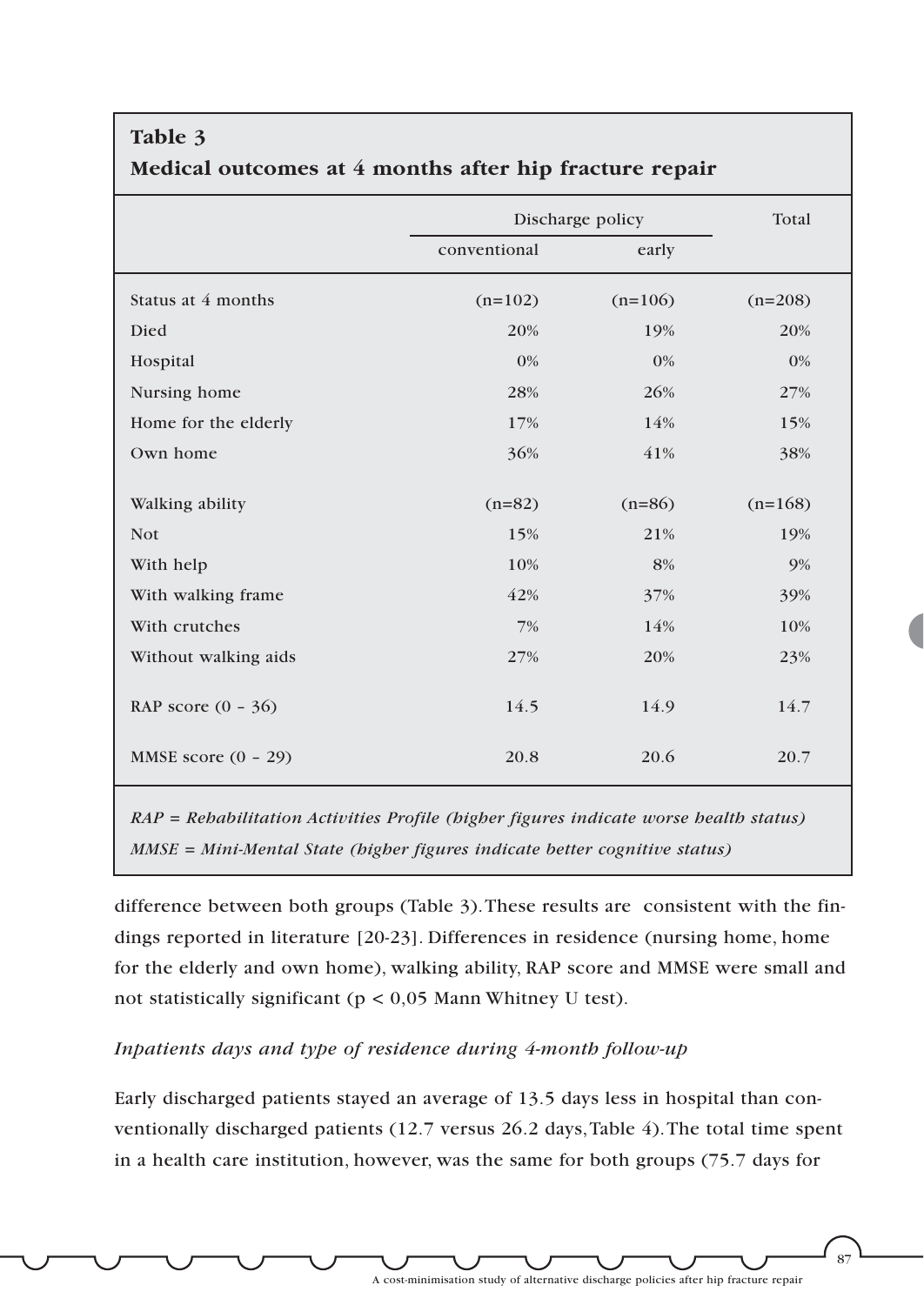early discharged and 79.3 days for conventionally discharged patients).The main cause was the longer average stay in nursing homes of the early discharged group (46.4 versus 34.7 days).

Table 4 also shows the destination of patients at discharge from hospital. Most patients in the early group were discharged to a nursing home for rehabilitation (76%). Conventionally discharged patients were rehabilitated in hospital and discharged after their (longer) hospital stay, relatively more frequently to their own home or an home for the elderly compared to early discharged patients (42% versus 23%). Nevertheless, a good 53% of the patients in the conventional group were discharged to a nursing home, which is high given that before fracture only 16% of these patients lived in a nursing home.

At four months after hip fracture, these differences in residence had completely disappeared. Most patients lived in their own homes (36% and 41% among the conventionally and early discharged group, respectively,Table 3), although the number remained low compared to the living situation before fracture (57% and 61% respectively,Table 2).

## **Table 4**

**Average number of inpatient days in hospital, nursing home and elderly home, and discharge arrangements.**

|                                        |                        | Discharge policy |
|----------------------------------------|------------------------|------------------|
|                                        | conventional $(n=102)$ | early $(n=106)$  |
| Inpatient days                         |                        |                  |
| hospital                               | 26.2                   | 12.7             |
| nursing home                           | 34.7                   | 46.4             |
| elderly home                           | 16.5                   | 12.2             |
| readmission to hospital / nursing home | 1.9                    | 4.4              |
| Total days in institutions             | 79.3                   | 75.7             |
| Destination at discharge               |                        |                  |
| died in hospital                       | 6%                     | $0\%$            |
| nursing home                           | 53%                    | 76%              |
| elderly home                           | 17%                    | 9%               |
| own home                               | 25%                    | 14%              |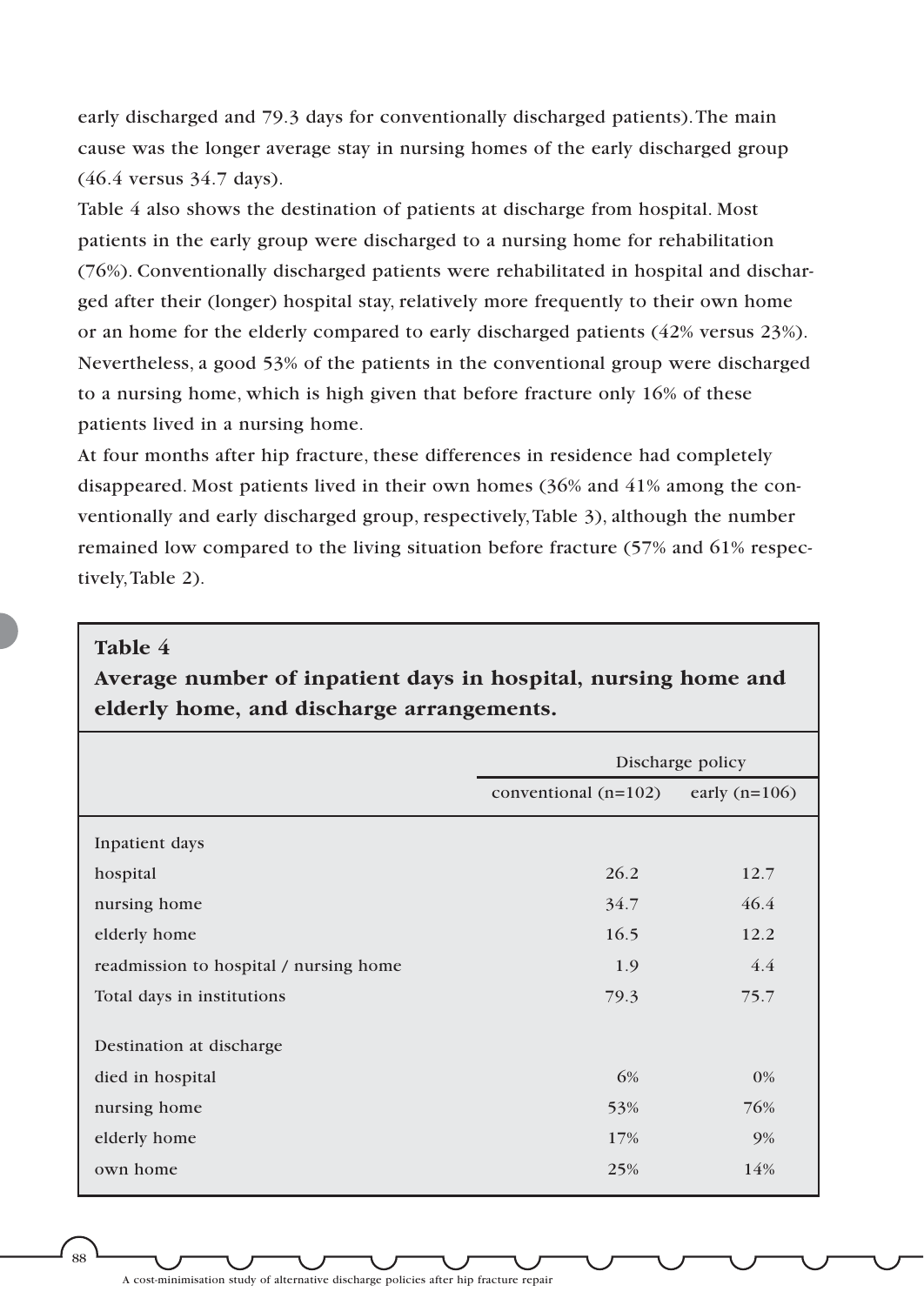#### *Costs per patient*

Average costs during the 4 months after incidence of hip fracture amounted to  $\epsilon$  14,281 for early discharged patients, which was  $\epsilon$  1,057 less compared to conventionally discharged patients ( $\epsilon$  15,338, Table 5). Unfortunately the cost savings were not statistically significant ( $p = 0.315$ ). There was a wide variation in costs within both groups.Among conventionally discharged patients costs at 25th – 75th percentiles were  $\epsilon$  3,511 –  $\epsilon$  18,144. The variation among early discharged patients was somewhat smaller ( $\epsilon$  3,986 –  $\epsilon$  16,968). It is not clear however, whether the statistic insignificance was caused by the large variation or the absence of a true difference. It is assumed that the effects of early discharge might be different for patients in different groups.We distinguished between patients living at home and patients living in an health care institution before fracture, and two equal groups based on the RAP score using the median as cut-off value. People living at home had significant (p < 0.001) lower costs compared to people in health care institutions ( $\epsilon$  12,925 versus  $\epsilon$  17,567). These people seem more eligible for early discharge. Compared to conventional discharge, average costs in this group decreased by nearly  $\epsilon$  2,100 (p = 0.313) due to early discharge. Opposite, average costs among people living in institutions increased ( $\epsilon$  864; p = 0.764), mainly due to a higher number of medical interventions in the post-operative days (see below). Similar results apply to RAP scores. Costs for people with low RAP scores  $(0 - 9)$  were on average  $\epsilon$  4,535 lower compared to people with RAP scores  $>10$  (p < 0.001). Average costs among people with lower RAP scores (better functional status) decreased substantially by early discharge ( $\epsilon$  3,351; p = 0.036), while for people with high RAP scores average costs increased ( $\in$  1,006; p = 0.694).

Table 5 shows that early discharge causes a shift in costs from hospital to nursing home. Hospital costs were reduced by  $\epsilon$  2,812 (p < 0.001), nursing home costs increased on average by  $\epsilon$  1,290 (p < 0.001). The conventionally discharged patients incurred 47% of costs in the hospital, 33% in the nursing home, 12% in the home for the elderly and 6% at home. For early discharged patients these figures were respectively 31%, 44%, 10% and 5%.These figures exclude readmissions in hospital or nursing home. Because early discharged patients have a greater chance of readmission, this can bias the results in favour of early discharge.Table 5 shows a cost difference of  $\epsilon$  952, resulting almost entirely from readmissions to hospital. When these costs are included the savings in hospital costs per early discharged patient decrease to around  $\epsilon$  1,800. A second important shift in costs shown in table 5 regards an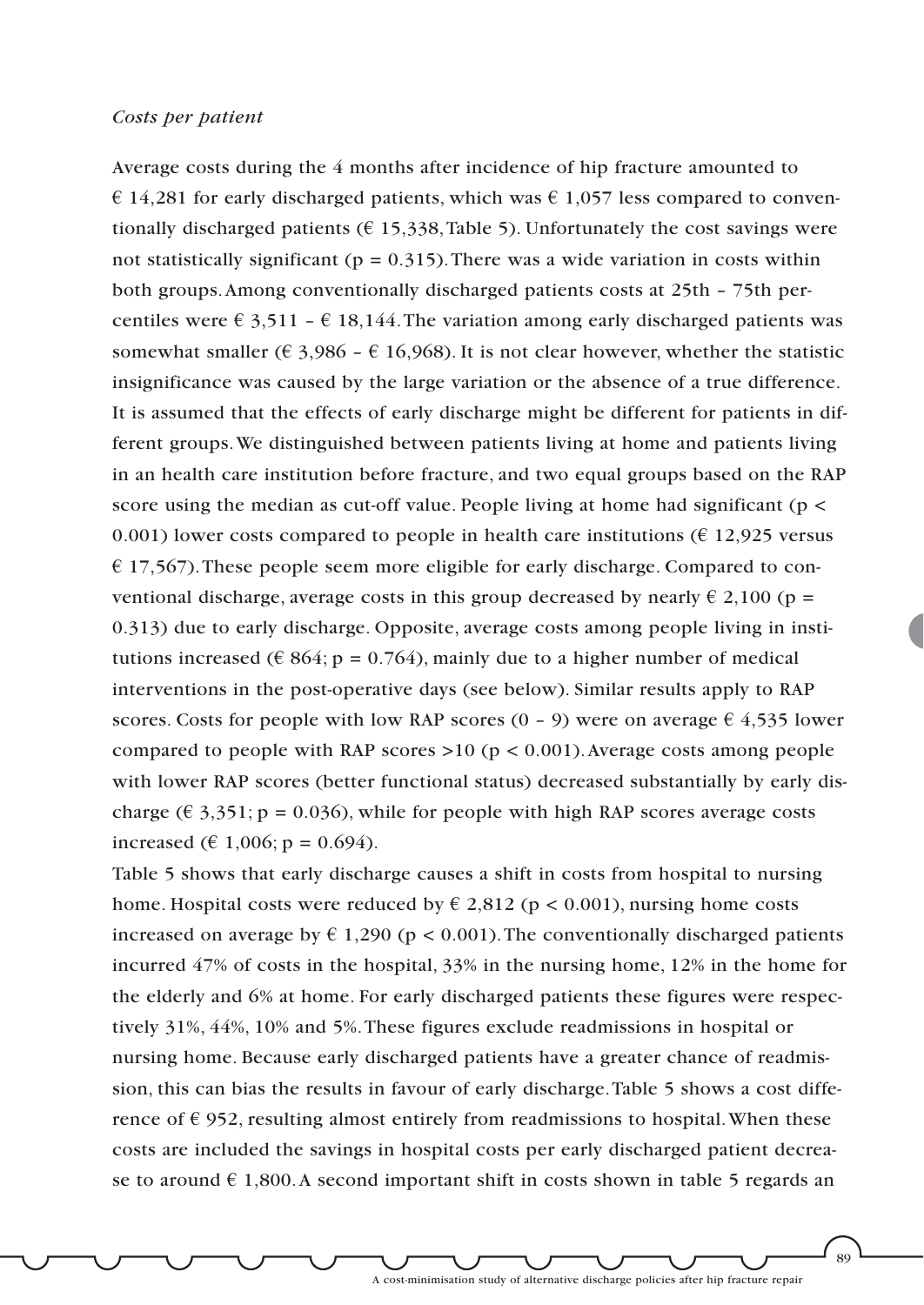increase of hospital costs during the first days after surgery among early discharged patients. Compared to the conventionally discharged group, average costs increased by  $\epsilon$  399 (p < 0.01). Apparently the prospect of a short hospital stay cause physicians to speed up diagnostic and laboratory procedures. More or less substantial differences existed for the periods outside hospital and nursing home.These differences, however, neither reached statistical significance nor changed the general finding that the cost savings achievable with early discharge were limited. Costs up to 3 months before admission amounted to  $\epsilon$  4,517 in the conventional group and  $\epsilon$  4,705 in the early group. After correcting for this pre-admission costs, the adjusted costs difference after hip fracture increased slightly to  $\epsilon$  1,162 (p = 0.25).The costs caused by hip fracture in addition to the costs of care the patients received before the fracture, were estimated at  $\epsilon$  9,316 for conventionally discharged and  $\epsilon$  8,008 for early discharged patients.

#### **Table 5**

| Average costs $(\epsilon, 1998)$ per patient by period and discharge<br>policy, cost difference between early and conventional discharge |                                   |           |        |                                            |         |
|------------------------------------------------------------------------------------------------------------------------------------------|-----------------------------------|-----------|--------|--------------------------------------------|---------|
| Period                                                                                                                                   | Discharge policy                  |           |        | Difference                                 |         |
|                                                                                                                                          |                                   |           |        | (early - conventional)                     |         |
|                                                                                                                                          | conventional early                |           |        | Average 95% CI                             | p-value |
|                                                                                                                                          | $(n=102)$                         | $(n=106)$ |        |                                            |         |
| Before fracture (3 months)                                                                                                               | $\epsilon$ 4.517 $\epsilon$ 4.705 |           |        | $\leq 188$ [-1,022 - 1,397] p = 0.65       |         |
| Hospital                                                                                                                                 | 7,235                             | 4,423     |        | $-2,812$ [ $-4,048$ - $-1,576$ ] p < 0.001 |         |
| - until 5 days after surgery                                                                                                             | (2,665)                           | (3,064)   |        | $(399)$ [160 - 637] p = 0.003              |         |
| - from day 6 until discharge                                                                                                             | (4,570)                           | (1,359)   |        | $(-3,211)$ $[-4,392 - 2,029]$ $p < 0.001$  |         |
| Nursing home                                                                                                                             | 4,990                             | 6,280     | 1,290  | $[-424 - 3,004]$ p = 0.017                 |         |
| Elderly home                                                                                                                             | 1,767                             | 1,436     | $-331$ | $[-1,360 - 699]$ $p = 0.34$                |         |
| Home                                                                                                                                     | 847                               | 692       | $-155$ | $[-708 - 397]$ $p = 0.54$                  |         |
| Readmission in hospital or                                                                                                               |                                   |           |        |                                            |         |
| nursing home                                                                                                                             | 498                               | 1,450     | 952    | $[-140 - 2,043]$ p = 0.047                 |         |
| Total costs after fracture                                                                                                               | 15,338                            | 14,281    |        | $-1,057$ $[-3,164 - 1,051]$ $p = 0.32$     |         |
|                                                                                                                                          |                                   |           |        |                                            |         |

CI = confidence interval

 $90^{\circ}$ 

A cost-minimisation study of alternative discharge policies after hip fracture repair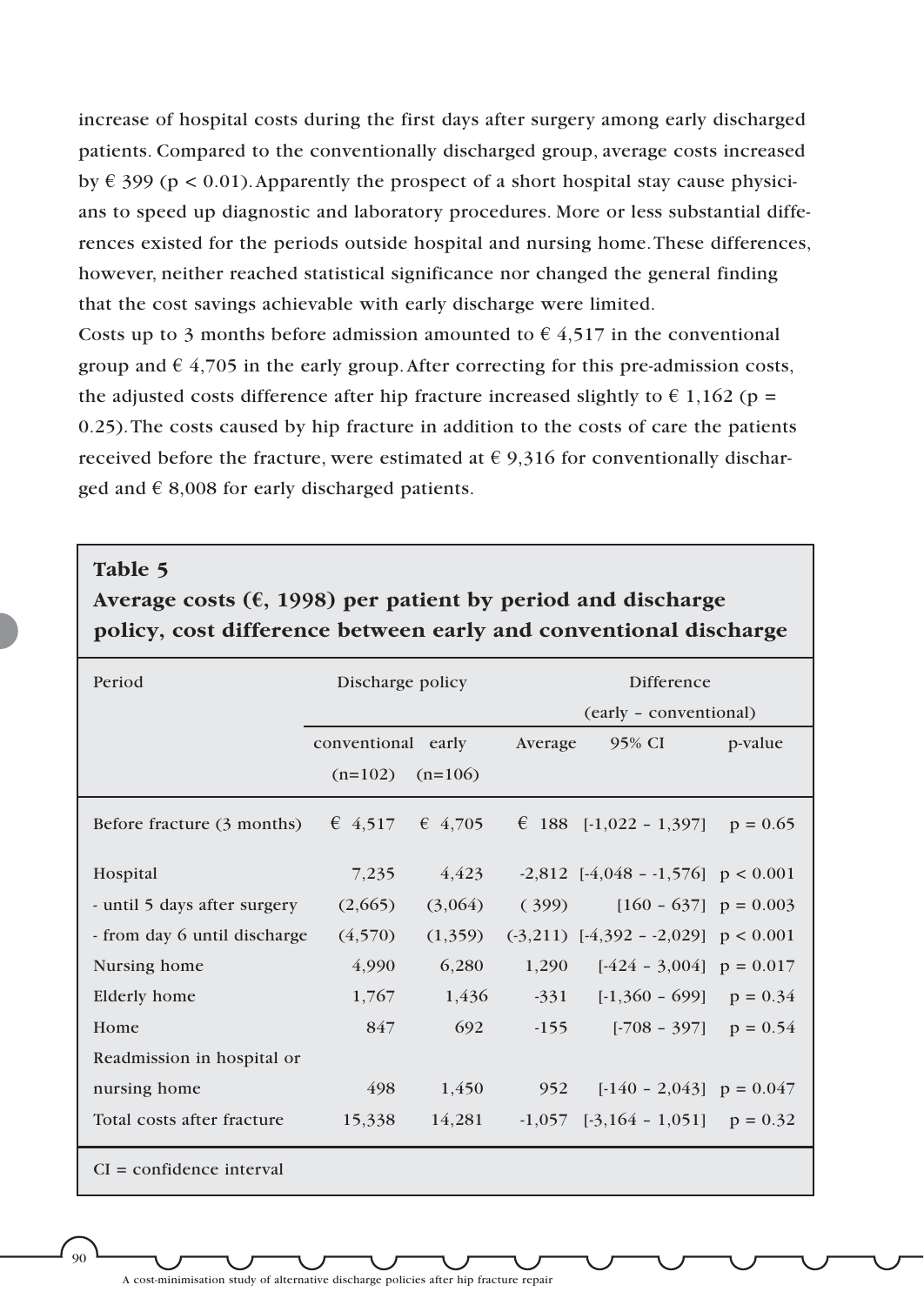#### *Costs per inpatient day*

Average costs per inpatient day are shown in Table 6.These figures are based on the real medical consumption as registered in the study.The first 5 hospital days immediately after surgery were more expensive than later days due to more nursing time, more supervision by physicians and additional diagnostic and laboratory procedures.Average hospital costs for early discharged patients were higher than for conventionally discharged patients, as explained before.Average costs per inpatient day in nursing homes (about  $\epsilon$  140) and homes for the elderly (about  $\epsilon$  100) were substantially lower in comparison with hospitals.

In the Dutch health care system inpatient days are remunerated on daily basis by charges that represent average costs over all patients.These charges do not differentiate between types of care other than IC-units versus common nursing wards. Charges per hospital day vary among general and university hospitals from  $\epsilon$  235 until  $\epsilon$  350 [19]. Our detailed cost estimates show higher costs for the first post-operative days and lower costs for the remainder of the hospital stay. Hence, early discharge seems unprofitable from the perspective of hospital financing. It must be noted, however, that most of the included interventions and examinations can be charged separately.

#### **Table 6**

# **Average costs and charges paid by the health care system (€, 1998) per inpatient day in hospital and nursing home**

|                                                                             |     | Real costs in study population |                 |                  | Charges in the<br>Dutch health |  |  |
|-----------------------------------------------------------------------------|-----|--------------------------------|-----------------|------------------|--------------------------------|--|--|
|                                                                             |     | Conventional discharge         | Early discharge |                  | care system $(\epsilon)$       |  |  |
| Average costs ( $\epsilon$ ) CI (95%) Average costs ( $\epsilon$ ) CI (95%) |     |                                |                 |                  |                                |  |  |
| Hospital                                                                    |     |                                |                 |                  | $235 - 350$                    |  |  |
| - until day 5 after surgery                                                 |     | $422$ $[206 - 638]$            | 456             | $[91 - 821]$     |                                |  |  |
| - from day 6 until discharge                                                | 237 | $[-14 - 488]$                  |                 | $264$ [58 - 470] |                                |  |  |
| Nursing home                                                                | 143 | $[72 - 214]$                   |                 | $134$ [75 - 193] | 130                            |  |  |
| Elderly home                                                                | 101 | $[50 - 152]$                   |                 | $119$ [50 - 188] | 60                             |  |  |
| $CI = confidence$ interval                                                  |     |                                |                 |                  |                                |  |  |

A cost-minimisation study of alternative discharge policies after hip fracture repair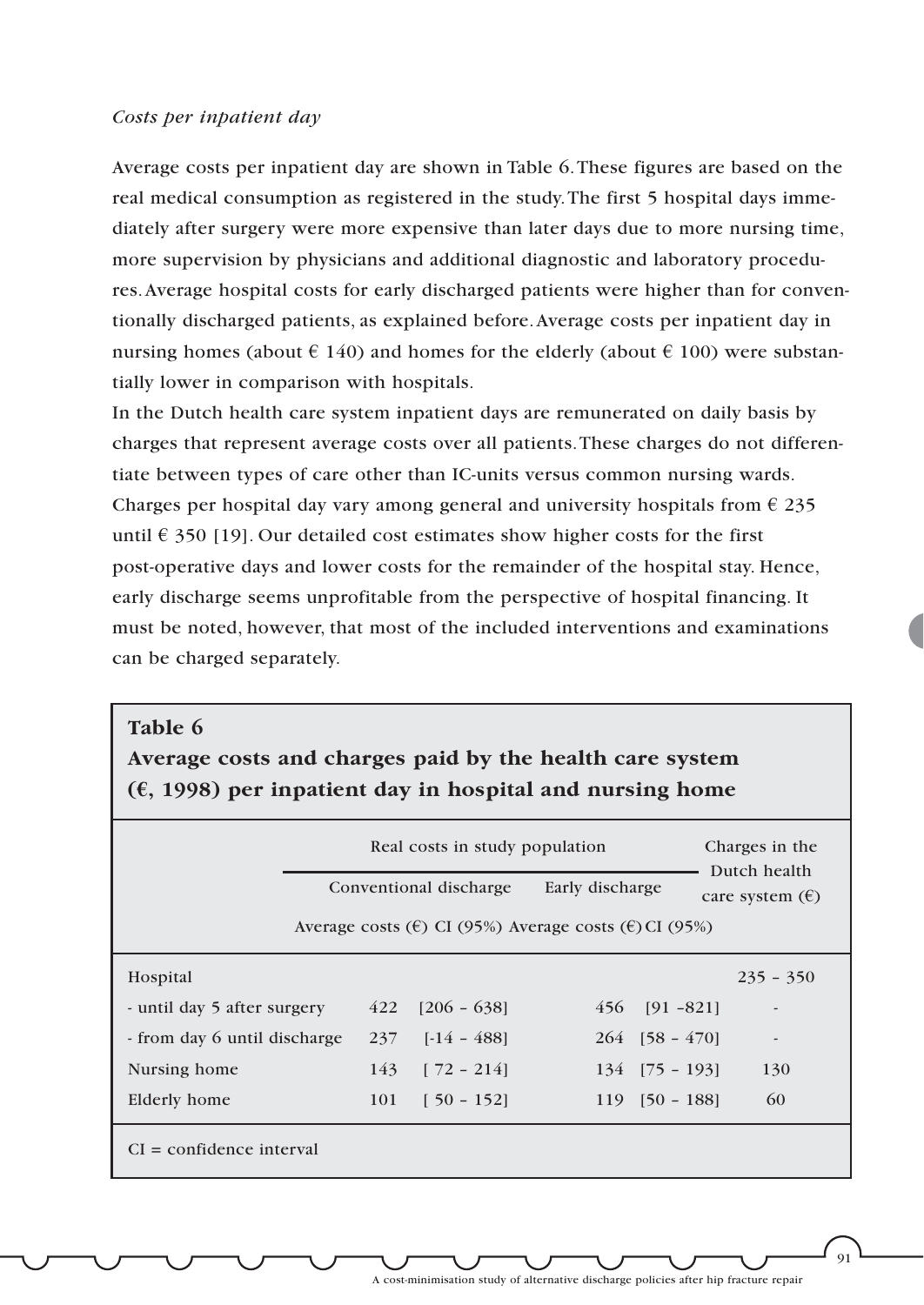#### *Costs by categories*

Table 7 shows the average costs per patient by category, period and discharge policy. Costs before fracture were mainly incurred in the categories inpatient days, care, informal care and other costs, with only slight differences between both discharge groups.Total costs after hip fracture could mainly be attributed to inpatient days (50%,  $\epsilon$  7,200) and nursing (30%,  $\epsilon$  4,000). Costs for health practitioners (physicians, physical therapists and other) were limited to only 6 – 7% of total costs.This figure excludes hip surgery and all other medical procedures including diagnostic and laboratory assessment, that represented 12% of total costs. On aggregate level differences between both discharge policies were rather limited. Major differences were only observed in average costs from day 6 until discharge for inpatient days in hospital (lower costs for early discharge) and nursing home (higher costs for early discharge).The shorter stay in hospital and longer stay in nursing home explain this finding. Costs of medical procedures shifted to the first 5 days after surgery in the early discharge group, as mentioned before.

### *Explanatory factors*

Relationships between several variables and average costs per patient are shown in Table 8.The difference between patients admitted to the general or to the university hospital was  $\epsilon$  1,219 (p = 0.26) with higher costs for the university hospital. A larger number of co-morbid conditions, diminished cognitive status, deteriorated functioning before fracture, increased costs before admission, the presence of diagnosis dementia and the pre-fracture residency in a home for the elderly or nursing home were all associated with increased costs. In a multivariable analysis, the pre-fracture residency in an elderly home, the number of comorbidities, functioning before fracture (RAP score) and dementia were the most important explanatory factors for costs after fracture.

#### **5.4 Discussion**

We compared two discharge policies after hip fracture repair. Because the patients in both groups had on average the same characteristics before fracture and medical outcomes were equivalent, it was possible to perform a cost-minimisation analysis (CMA).We found that early discharge of hip fracture patients from hospital led to a limited, statistically non-significant reduction of total costs.We used a detailed calcu-

 $_{92}$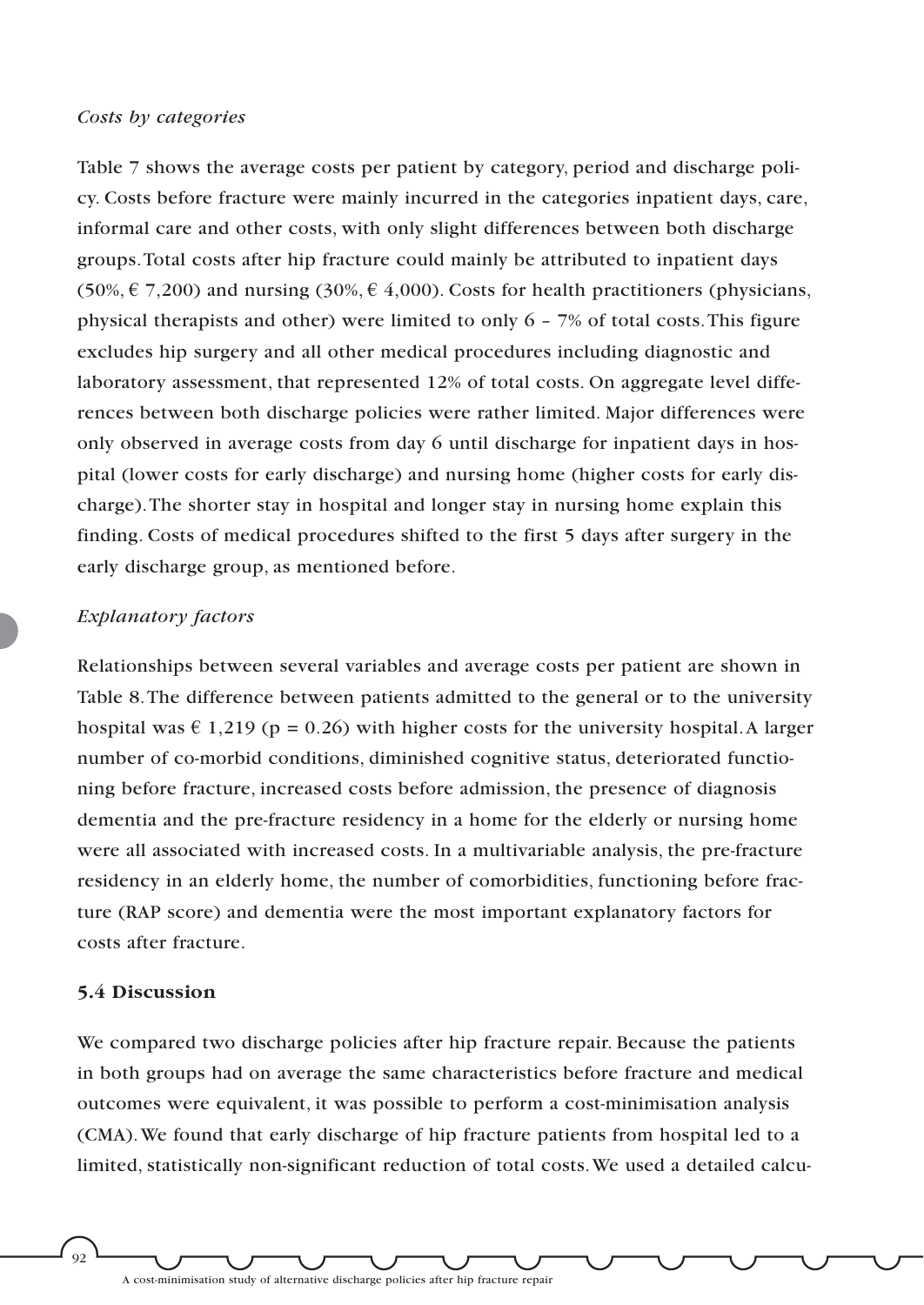| Average costs ( $\epsilon$ , 1998)<br>Table 7       |         |                |          | per patient by period, cost category and discharge policy |               |       |            |         |            |       |               |                  |                  |                         |
|-----------------------------------------------------|---------|----------------|----------|-----------------------------------------------------------|---------------|-------|------------|---------|------------|-------|---------------|------------------|------------------|-------------------------|
| Period                                              |         | Inpatient days | Nursing  |                                                           | Health        |       | Medical    |         | Travelling |       | Informal care |                  |                  | Total costs per patient |
|                                                     |         |                |          |                                                           | practitioners |       | procedures |         |            |       | and other     |                  |                  |                         |
|                                                     | conv    | early          | conv     | early                                                     | conv          | early | conv       | early   | conv       | early | conv          | early            | conventional     | early                   |
| Before fracture                                     | 2,516   | 2,492          | 1,115    | 1,261                                                     | 73            | 85    | $\circ$    | $\circ$ | $\circ$    | 4     | 812           | 863              | 4,517            | 4,705                   |
| Hospital                                            |         |                |          |                                                           |               |       |            |         |            |       |               |                  |                  |                         |
| -until 5 days after surgery                         | 763     | 821            | 505      | 479                                                       | 107           | 124   | 1,268      | 1,615   | 23         | 25    | $\circ$       | $\circ$          | 2,665 (17%)      | 3,064 (21%)             |
| -from day 6 until discharge                         | 2,330   | 675            | 1,350    | 293                                                       | 212           | 74    | 566        | 150     | 113        | 169   | $\circ$       | $\circ$          | $4,570$ $(30\%)$ | 1,359 (10%)             |
| Nursing home                                        | 2,518   | 3,414          | 2,008    | 2,163                                                     | 421           | 633   | $\circ$    | $\circ$ | 28         | 62    | 15            | ∞                | 4,990 (33%)      | $6,281$ $(44\%)$        |
| Elderly home                                        | 1,125   | 829            | 571      | 529                                                       | 45            | 40    | $\circ$    | $\circ$ | 14         | 3     | 12            | $\tilde{\delta}$ | (12%)<br>1,767   | 1,436 (10%)             |
| Home                                                | $\circ$ | $\circ$        | 285      | 324                                                       | 73            | 104   | $\circ$    | $\circ$ | 18         | 27    | 472           | 237              | (6%)<br>847      | (5%)<br>692             |
| Readmission                                         | 477     | 1,437          |          |                                                           |               |       |            |         | 21         | 13    | $\circ$       | $\circ$          | (3%)<br>498      | 1,449 (10%)             |
| Total costs after fracture                          | 7,213   | 7,176          | 4,717    | 3,787                                                     | 858           | 975   | 1,833      | 1,765   | 217        | 299   | 499           | 280              | 15,338 (100%)    | 14,281(100%)            |
| (Share)                                             | (47%)   | (50%)          | $(31\%)$ | (27%)                                                     | (6%)          | (7%)  | (12%)      | (12%)   | $(1\%)$    | (2%)  | (3%)          | (2%)             | (100%)           | (100%)                  |
| - Not available (costs included in inpatient days). |         |                |          |                                                           |               |       |            |         |            |       |               |                  |                  |                         |

A cost-minimisation study of alternative discharge policies after hip fracture repair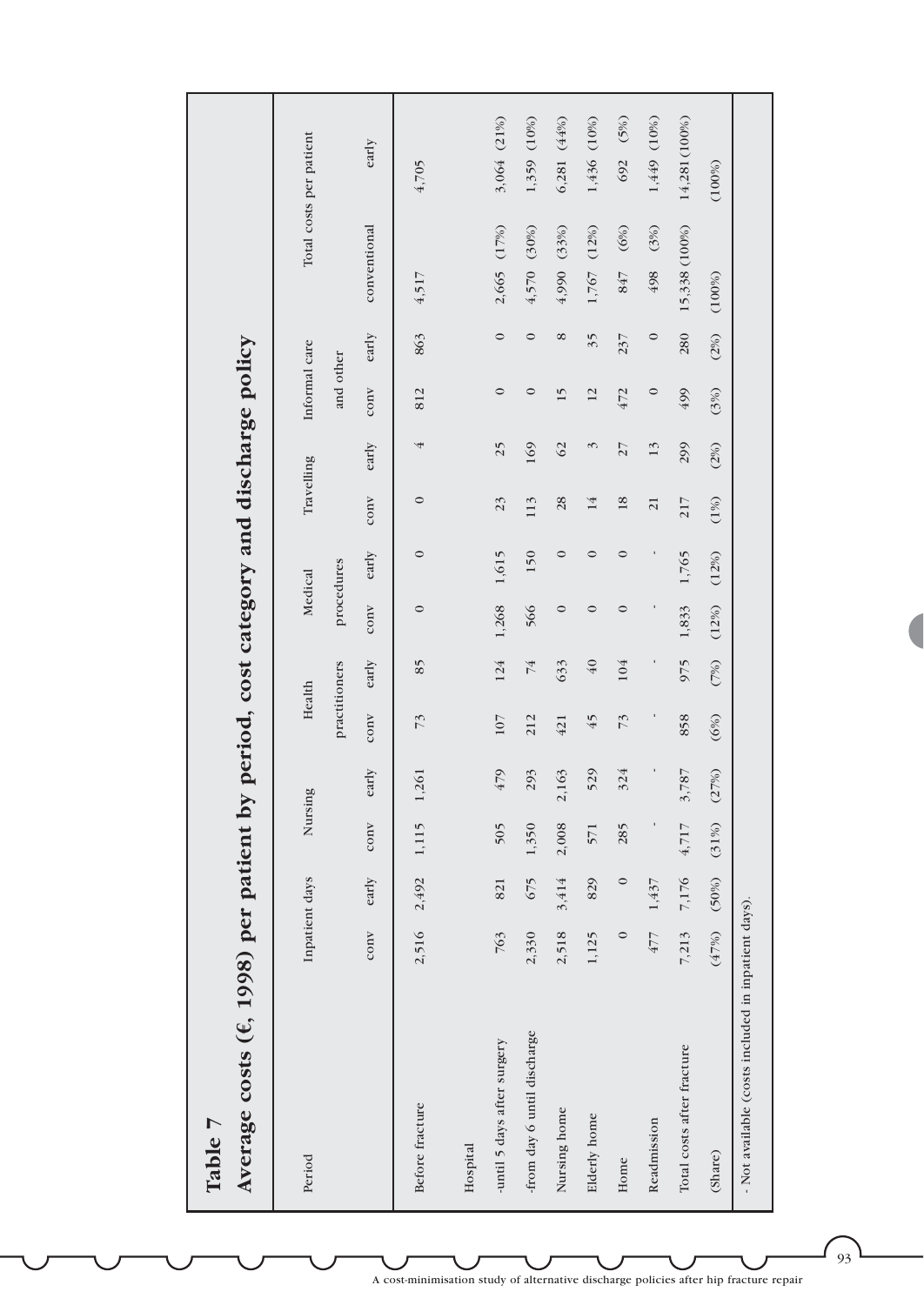# **Table 8**

# **Average costs (€, rounded to hundreds, 1998) per patient according to explanatory factors**

| Predictive factor             | Costs per patient |                              | Number of<br>patients | Significance<br>of<br>difference |
|-------------------------------|-------------------|------------------------------|-----------------------|----------------------------------|
|                               | €                 | Confidence Interval<br>(95%) |                       |                                  |
| Hospital                      |                   |                              |                       |                                  |
| general hospital              | 14,100            | $[200 - 28, 100]$            | 90                    | $p = 0.26$                       |
| university hospital           | 15,300            | $[-600 - 31,200]$            | 118                   |                                  |
| Age in years                  |                   |                              |                       |                                  |
| 65-79                         | 14,100            | $[-2, 400 - 30, 600]$        | 67                    | $p = 0.26$                       |
| 80-89                         | 14,900            | $[-600 - 30,300]$            | 101                   |                                  |
| $>= 90$                       | 15,800            | $[4,300 - 27,400]$           | 40                    |                                  |
| Number of co-morbidities      |                   |                              |                       |                                  |
| $\overline{0}$                | 6,700             | $[-1,500 - 14,900]$          | 12                    | $p = 0.002$                      |
| $\mathbf{1}$                  | 13,600            | $[-1,600 - 28,900]$          | 53                    |                                  |
| $\overline{2}$                | 15,200            | $[1,200 - 29,200]$           | 51                    |                                  |
| 3                             | 17,000            | $[1,100 - 33,000]$           | 59                    |                                  |
| 4 and more                    | 15,000            | $[2,000 - 28,000]$           | 33                    |                                  |
| MMSE-score after 1 week       |                   |                              |                       |                                  |
| missing                       | 15,500            | $[2,900 - 28,100]$           | 18                    | p < 0.001                        |
| $0 - 12$                      | 18,300            | $[2,700 - 34,000]$           | 48                    |                                  |
| 13-18                         | 15,400            | $[3,200 - 27,700]$           | 30                    |                                  |
| 19-22                         | 16,300            | $[2,400 - 30,200]$           | 31                    |                                  |
| 23-29                         | 11,700            | $[-2,900 - 26,400]$          | 81                    |                                  |
| Dementia                      |                   |                              |                       |                                  |
| no                            | 13,900            | $[-700 - 28,400]$            | 166                   | $p = 0.001$                      |
| yes                           | 18,400            | $[3,000 - 33,800]$           | 42                    |                                  |
|                               |                   |                              |                       |                                  |
| RAP cmp-score before fracture |                   |                              |                       |                                  |
| $0 - 4$                       | 12,200            | $[-2, 400 - 26, 800]$        | 78                    | p < 0.001                        |
| $5-14$                        | 15,100            | $[1,600 - 28,600]$           | 68                    |                                  |
| 15-36                         | 17,800            | $[2,400 - 33,100]$           | 62                    |                                  |
| Residence before fracture     |                   |                              |                       |                                  |
| home                          | 12,900            | $[-1,800 - 27,600]$          | 124                   | $p = 0.001$                      |
| elderly home                  | 17,700            | $[6,300 - 29,200]$           | 53                    |                                  |
| nursing home                  | 17,300            | $[-700 - 35,300]$            | 31                    |                                  |
| Costs before fracture         |                   |                              |                       |                                  |
| $\leq$ $-4,540$               | 12,800            | $[-1,800 - 27,300]$          | 116                   | p < 0.001                        |
| $>$ $-$ 4.540                 | 17,400            | $[3,100 - 31,700]$           | 92                    |                                  |
|                               |                   |                              |                       |                                  |
| Discharge policy              |                   |                              |                       |                                  |
| conventional discharge        | 15,300            | $[100 - 30,600]$             | 102                   | $p = 0.32$                       |
| early discharge               | 14,300            | $[-700 - 29,300]$            | 106                   |                                  |

 $\mathcal{C}_{94}$ 

A cost-minimisation study of alternative discharge policies after hip fracture repair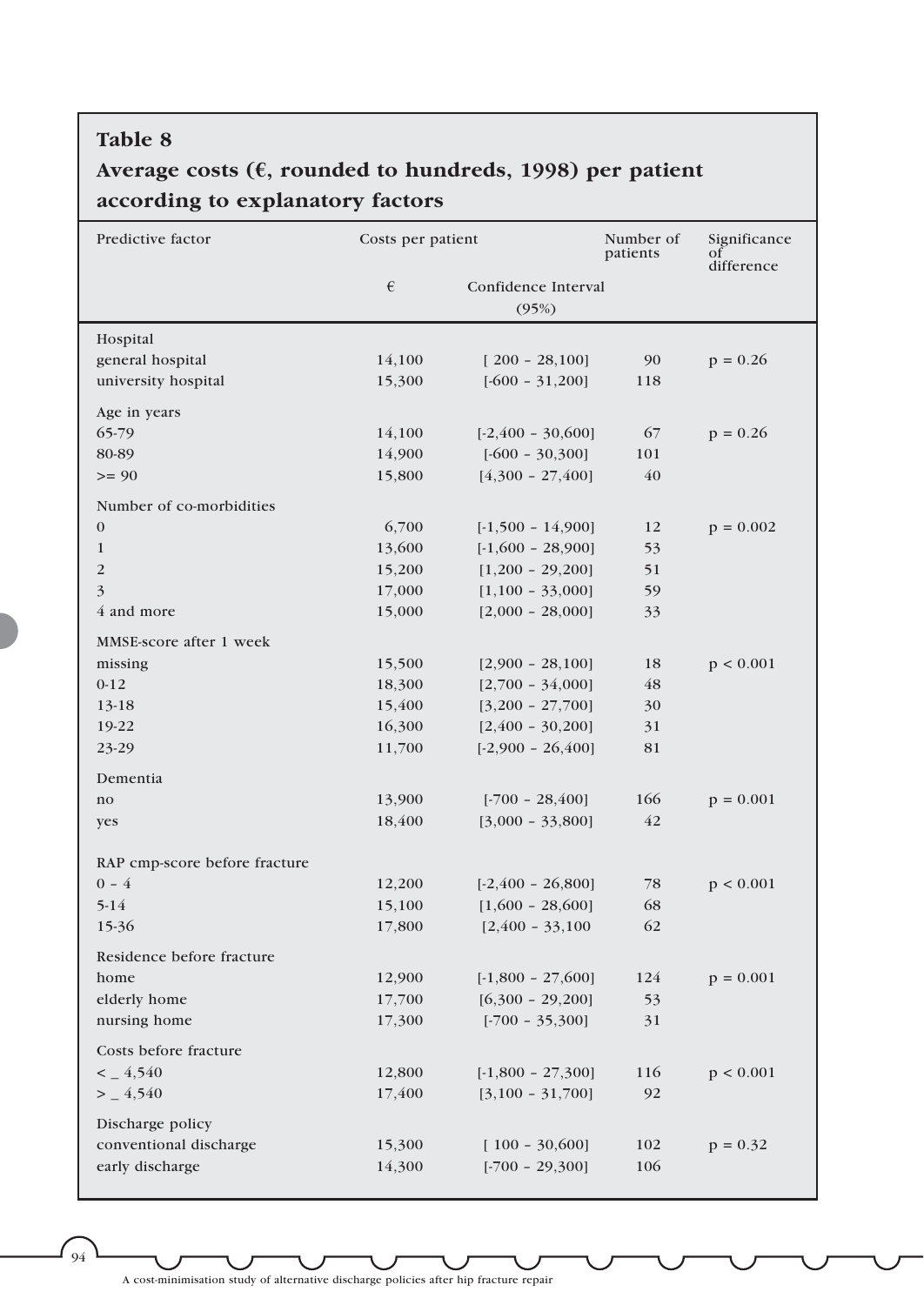lation method to estimate real costs from a societal perspective.Therefore we were able to present estimates of costs in different categories and for different periods after hip fracture. Hence it was possible to observe some important shifts in costs. Finally, we identified a number of explanatory factors for costs after fracture.

#### *Total costs: early discharge versus conventional discharge*

Contrary to our expectations, early discharge did not significantly reduce costs.This was mainly due to the shift of costs from hospital to the nursing home.The total number of inpatient days in all institutions together was almost the same within both groups, and costs per day in a nursing home differed little from costs in hospital after the first 5 days post-operative. During the first days in hospital, the costs were initially high due to hip surgery, diagnostic and other medical procedures and intensive post-operative care, but subsequently decreased substantially [13]. Although the reduction in hospital stay by the early discharge programme was larger than in some Australian studies [7, 12, 24], we did not observe significant cost savings.Adjustment for costs incurred before hip fracture did not change this outcome. Some analyses, however, demonstrated that costs savings among people with good (low) RAP scores and for people being referred from their own homes were much greater and more significant.

Cost savings in the Australian studies resulted from a shorter hospital stay and were relatively modest (about  $\epsilon$  650 per patient [7, 12]) or only reached statistical significance when costs per recovered patient were calculated separately [7].We found a difference of  $\epsilon$  1,057 per patient in favour of the early discharge programme but the cost savings were not statistically significant. It was not clear, whether the low level of statistic significance was caused by the large variation or a real absence of a difference.Another cost-cutting strategy was early discharge of patients to a 'hospital-at-home' scheme [13].Again, the savings resulted from shorter stays in orthopaedic and geriatric wards, while costs at home did not increase substantially.The hospital-at-home scheme, however, was only suitable for about 40% of total patients in this study, while in another part of England only 18% of patients fitted the selection criteria [22].

In Sweden, the substitution of hospital care by geriatric care resulted in a cost increase of 12% [14]. In that study, the number of hospital days was approximately halved by earlier discharge to geriatric wards.

A cost-minimisation study of alternative discharge policies after hip fracture repair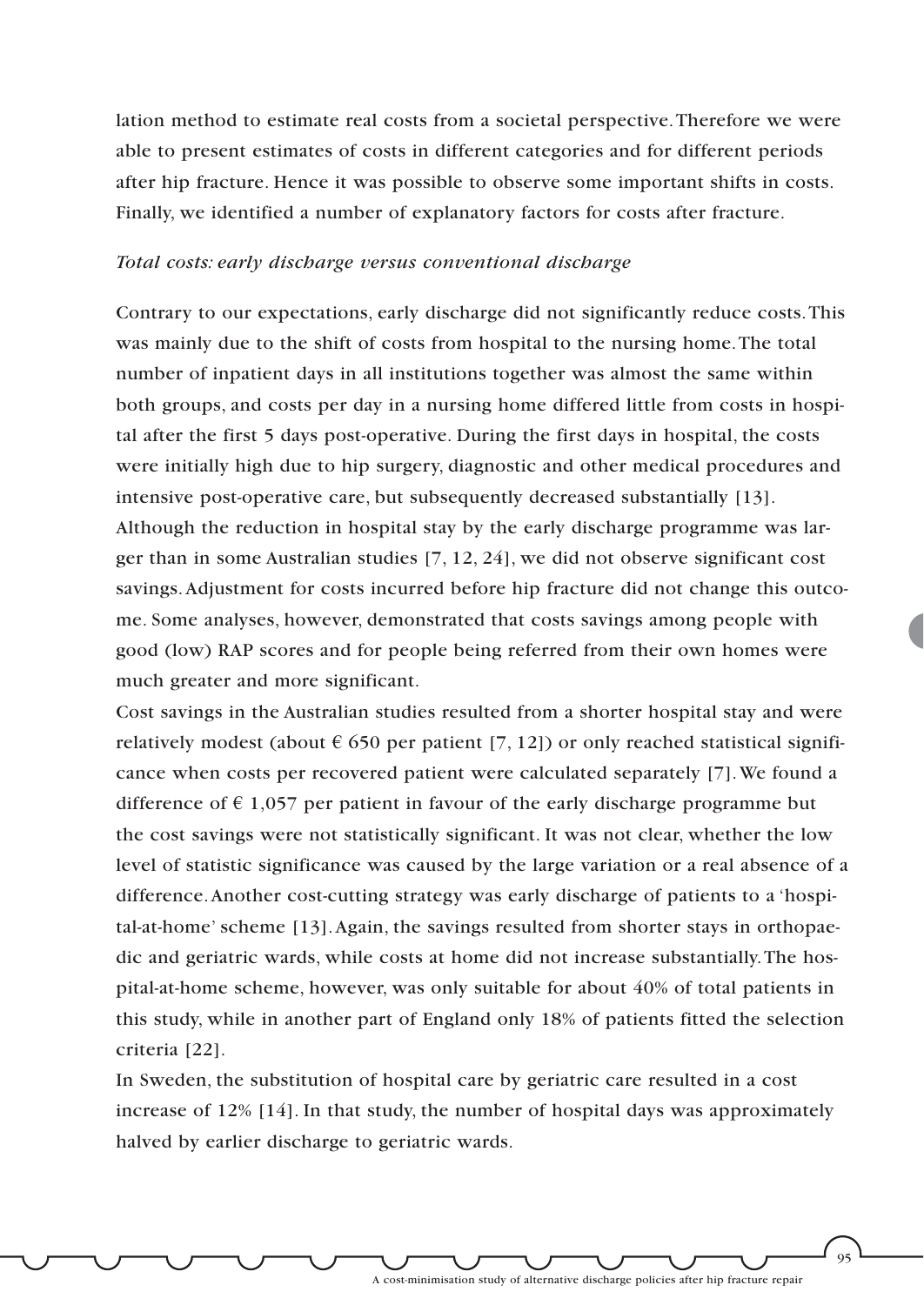### *Hospital and incremental costs*

Hospital costs in our study ( $\epsilon$  7,235 for conventionally discharged patients and  $\epsilon$  4,432 for early discharged patients) fitted well within the range of costs reported by others. These range from  $\epsilon$  3,600 – 8,400 in Great Britain [13, 15, 25],  $\epsilon$  5,300 – 8,700 in Sweden [8, 14, 26] to  $\epsilon$  10,300 in the United States [27]. Costs during the 4-month follow-up are more difficult to compare. Our estimate of  $\epsilon$  15,000 is high compared to Borquist's estimate for Sweden ( $\epsilon$  10,700) [8], which, however, only included patients coming from home.

We estimated costs in the three months before fracture at  $\epsilon$  4,600. Incremental costs attributable to hip fracture were therefore  $\epsilon$  9,300 for conventionally discharged and  $\in$  8,000 for early discharged patients. These figures are in line with the  $\in$  8,600 of additional costs during the first year after hip fracture reported by De Laet for the Netherlands [28] and with the estimate of  $\epsilon$  8,910 by Cameron et al. [7]. Others, however, found much higher figures:  $\epsilon$  12,000 – 14,000 for the United States in 1993 [27] and  $\epsilon$  17,000 in Sweden in 1994 [29]. This difference may partly be explained by higher hospital costs and more admissions to geriatric departments and nursing homes in the latter two studies.

#### *Explanatory factors*

The most important explanatory factors were the pre-fracture residency, the number of comorbidities, level of functioning (RAP score) before fracture and dementia. These factors also explain survival, which influences the cost estimates. For example, patients with dementia incurred higher costs, while their survival was worse compared to non-demented patients. On average, for surviving and deceased patients we estimated costs at  $\epsilon$  15,300 and  $\epsilon$  12,700 respectively. The higher costs among institutionalised patients are in line with data from Sweden [29] but were not demonstrated in Scotland [15].We could not confirm the relation with type of fracture or gender that was reported by Borquist [8].

#### *Explanations for the disappointing cost savings*

Owing to the detailed cost analyses available, we are able to provide some explanations for the disappointing cost reduction. First, comorbidity played an important role in our study population. People were old and had multiple diseases (Table 2). Comorbidity was an important explanatory factor for high costs (Table 8).The large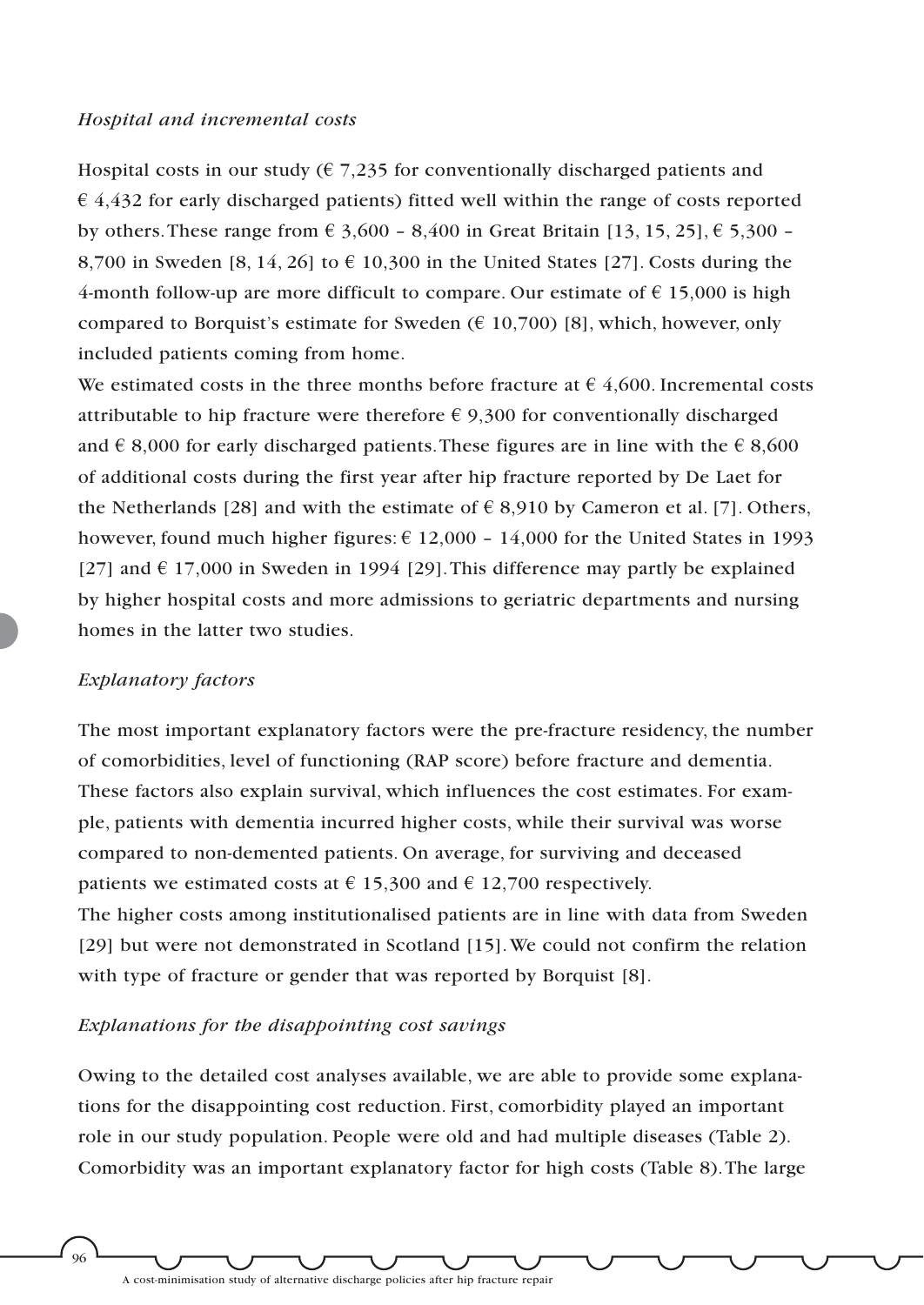variation in costs between patients within both groups also indicate that hip fracture is but one cause of health care costs. People were old and needed care for different diseases and disorders.The total number of inpatient days was on average the same for both groups, irrespective whether the care was supplied by a hospital or a nursing home. In some sub-group analyses it was demonstrated that cost savings among people living at home and with better RAP scores were much greater. Second, during the hospital days immediately after surgery the number and costs of medical interventions and examinations was higher among the early discharged group.Apparently hip fracture patients need a certain amount of medical procedures, mainly diagnostic and laboratory, which can not simply be skipped. Early discharge resulted in a concentration of medical procedures during the first post-operative days, which partially cancelled out its potential benefits. In addition the early discharged patients received more physical therapy in nursing home than the conventionally discharged received in hospital.This also decreased the cost difference between both groups.

Third, we confirmed that hospital costs per inpatient day decrease after day five. Shortening the hospital stay will always save the less costly days. Calculations that do not reckon with this phenomenon will overestimate the potential savings.The use of charges would even increase the difference, since for hip fracture patients the Dutch charges exceed real hospital costs but remain under real costs in nursing homes and homes for the elderly (Table 6).

The cost savings were disappointing, because they did not reach statistical significance, and we therefore could not reject the hypothesis that there were no savings at all. Furthermore the estimated savings, whether statistically significant or not, seemed to be small because the expectations were much higher. On the other hand, 7% saving might have a large economic impact since hip fracture incidence is quite high. Given the equivalence of medical outcomes one might argue that the estimated cost savings are not disappointing at all.

### *Opportunity costs*

Most early discharge schemes are not set up with the single aim of reducing costs. An other important objective is to free orthopaedic surgical beds for other hip fracture patients. If the freed beds are indeed used for elective surgery of new patients, total costs from a societal perspective would increase. Health benefits, however, would also increase, because waiting lists reduce and more patients can be treated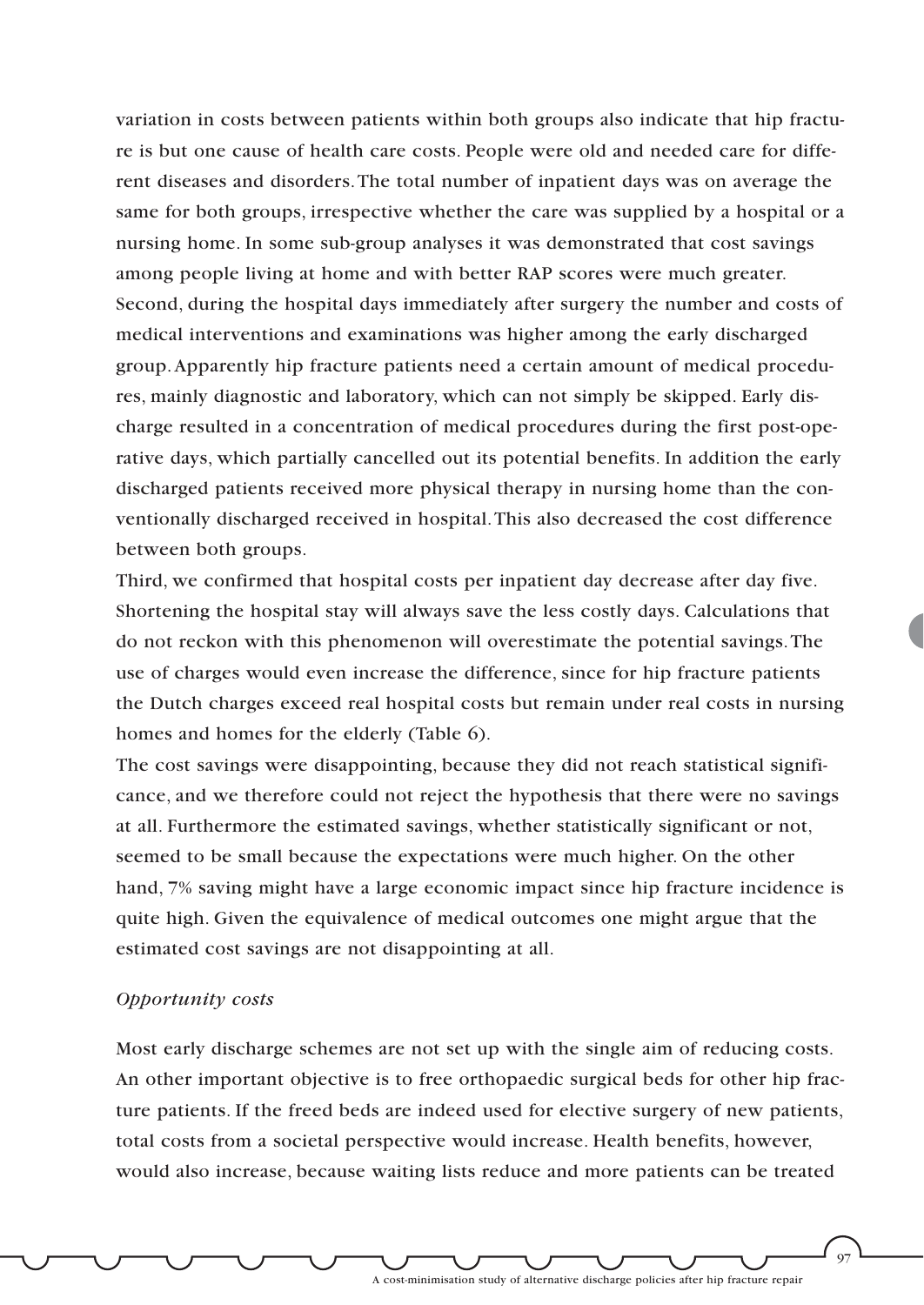in the same period. In our study three to four beds were free for other admissions in each of the two participating hospitals.With an average stay of 13 days it is theoretically possible to treat an additional 100 patients per hospital.These benefits can be considered as the opportunity costs of conventional discharge.

### *Real costs in the real world*

We estimated real costs in the setting of the study. In the real world things might be different. It is assumed that early discharge causes a shift from formal to informal care.We could not confirm this assumption. Costs of informal care were relatively low. Costs among early discharged patients were rather lower than higher, although the difference reached not statistical significance.The large number of inpatient days plays an important role here. On average patients, whether early discharged or not, remained more than half of the 4-month study period in a health care institution.At the end of this period 54% of all patients stayed in a nursing home or elderly home, an increase of one third compared to the situation before fracture. In our study the investment and capacity costs of a specialised rehabilitation ward in a nursing home were rather low.The ward already existed at onset of study, and due to an efficient planning of patients the occupation of this ward was high. Investment costs and capacity costs were integrated in the average costs per admission day. In real life, costs will be higher if specialised wards must be newly built. Capacity costs can also become high, if the ward is too large for an efficient occupation of beds, or too small for an efficient employment of physical therapists and other personnel. National application of early discharge would therefore require a careful planning of rehabilitation wards.

#### *Limitations of the study*

Our study has some limitations. First, the sample size was relatively small (102 and 106 patients).The difference in hospital stay (13 days), however, should have been large enough to show any clear economic advantage of the early discharge programme.

Second, the design was not randomised and it is possible that some variables such as the duration of hospital stay and discharge destination changed during the study independently from the intervention.The before and after design is most appropriate for these kind of studies, but has some specific drawbacks. It is likely that physicians become more familiar with the new discharge policy during the study period.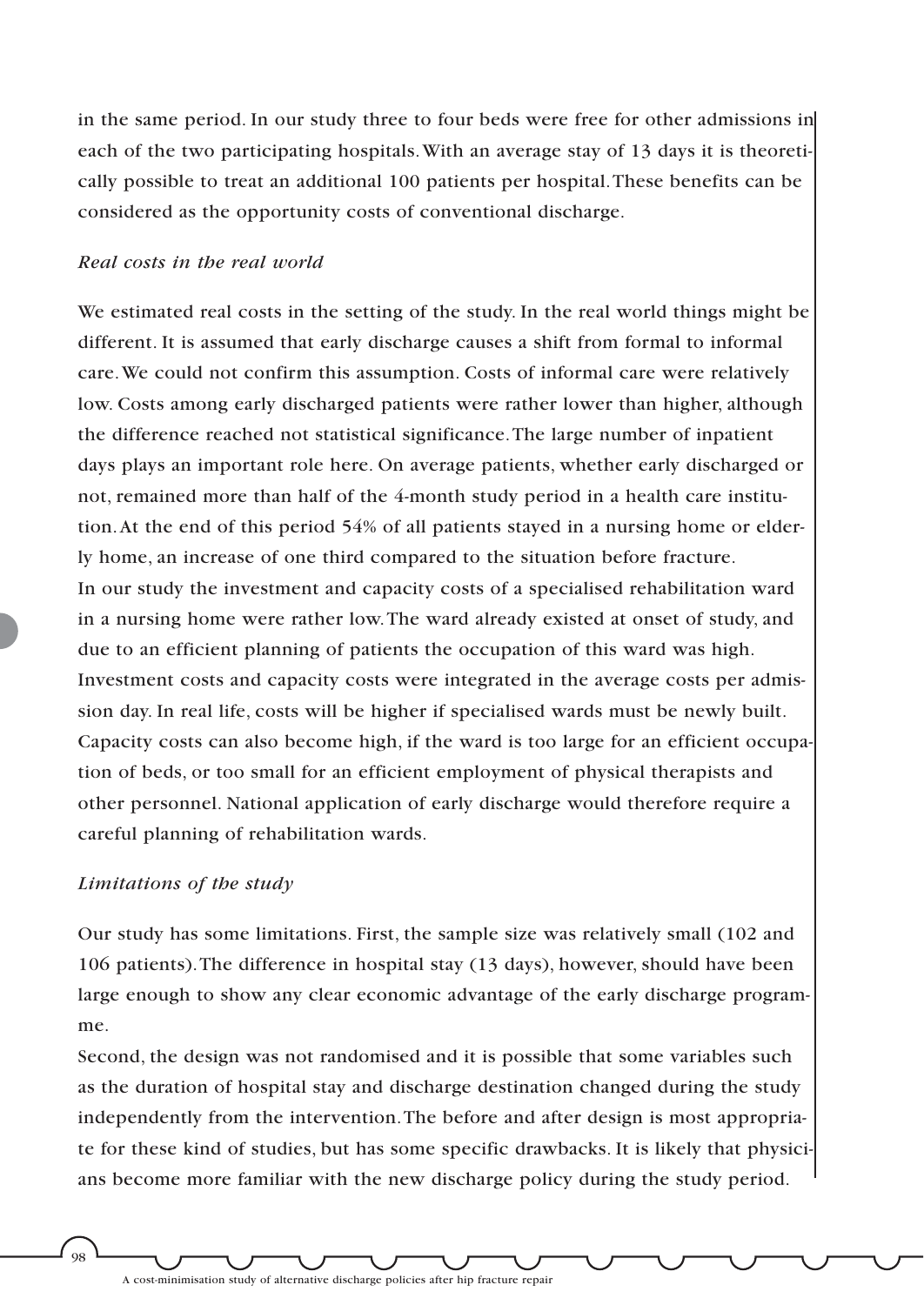To analyse such an effect, we tested whether the first 53 patients in the early discharge group had higher hospital costs than the second 53 patients.Average hospital costs for patients in the first group amounted to  $\epsilon$  4,573. Average costs in the second group were approximately 9% lower ( $\epsilon$  4,273), indicating the existence of a learning effect. The difference, however, did not reach statistical significance ( $p =$ 0.122).

Third, it is difficult to generalise the results for patients living in other countries because geriatric rehabilitation and long-term care of the elderly differ between countries.The rehabilitation ward of a Dutch nursing home probably compares best with a geriatric rehabilitation ward in a hospital or a Skilled Nursing Facility in the US.

## **5.5 Conclusions**

This study shows that the details of costing highly influence the outcomes in a costminimisation analysis. Costs shifted from hospital to the nursing home because total institutional length of stay was similar and there was only a small difference in costs per inpatient day between hospital and nursing home.This latter phenomenon was caused by the relatively less intensive care of hip fracture patients among the hospital population and relatively more intensive care compared to other people in nursing and elderly homes. Furthermore, the early discharge regime evoked a concentration of diagnostic procedures in the few days prior to discharge, resulting in higher average costs that cancelled out some of the potential savings. For people with better health status before fracture the possibilities for early discharge and the potential savings seem to be better.

Our study emphasises the importance of a detailed cost analysis based on real resource use. Standard charges or average all-in prices would raise expectations about cost savings that can not be realised.This conclusion is not limited to our study or other early discharge studies but has relevance for the whole field of cost analysis in health care.

A cost-minimisation study of alternative discharge policies after hip fracture repair